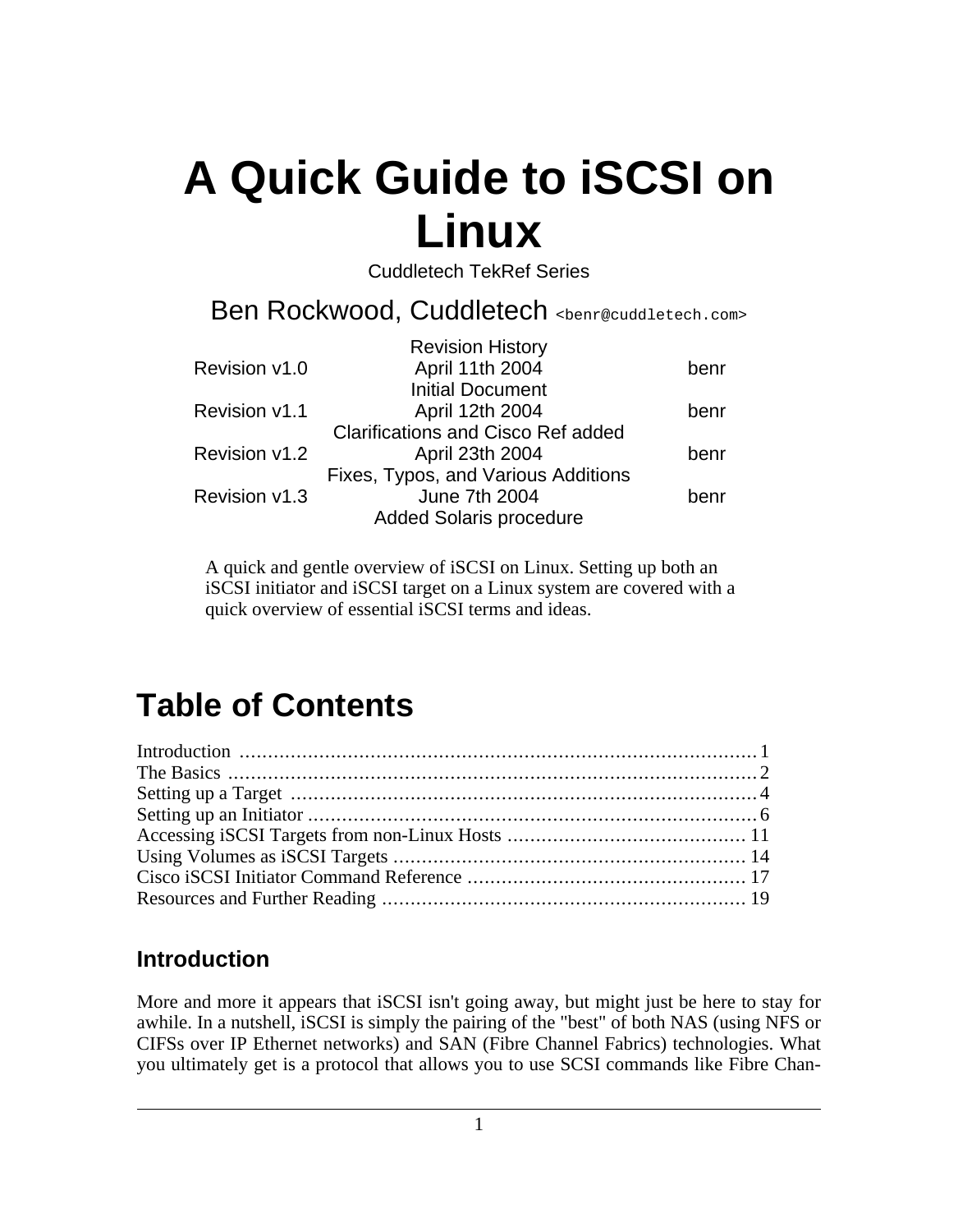nels FCP, yet does it over an IP network instead of a costly Fibre Channel Fabric. Instead of buying an expensive Brocade or McData switch and costly Fibre Channel HBAs from companies like JNI, Adaptec and Emulex, you can use any IP switch (NetGear, 3Com, Extreme, Foundry, etc) and normal Ethernet cards. Because SCSI is CPU intensive during high I/O loads iSCSI Host Bus Adapters (HBA) have arrived which act just like a FC HBA except that it uses Ethernet instead of FC Fabric; the idea being that the SCSI requests are offloaded from your primary CPU onto the ASIC on your iSCSI HBA.

SCSI uses a client-server architecture. A "client" (ie: your system) is an initiator, it initiates requests. A "server" (ie: your storage device) is a target, it has something you want and answers requests from the initiator(s). Initiators come in two varieties: software and hardware. A software initiator is just a driver that handles all requests and pairs the network interfaces driver and the SCSI drivers together to make it all work. Using a software initiator any system with an ethernet card can act as an iSCSI initiator. A hardware initiator is an iSCSI HBA, which is basically just an ethernet card with a SCSI ASIC onboard to offload all the work from the system CPU. Because there is no cost involved in using a software initiator we'll look at that. Adaptec is currently selling iSCSI HBA's which have Linux drivers available if you choose to go that route.

There are three very interesting projects in the Linux community regarding iSCSI at the moment. The first is a project from the University of New Hampshire's Inter-op Labs (legendary in Fibre Channel circles). Their iSCSI implementation provides both software initiator and target code for use with a Linux kernel. While it's an interesting project, they admit that their target code is really only around for testing their initiator code, and documentation and tools for the UNH iSCSI code is confusing. Even when you get UNH iSC-SI running it's unclear what it's doing and how. So we look at 2 other projects which complement each other: The Linux iSCSI Target Implementation from Ardis Technologies and the Linux-iSCSI Project (software initiator). We will look at these 2 projects for testing and playing with iSCSI.

### <span id="page-1-0"></span>**The Basics**

Before we actually build anything, you need to understand a couple things. Lets look at how iSCSI addresses are formed and how iSCSI is used, some general terms, and overall methodology.

It's important to understand that iSCSI, unlike NAS, makes block devices available via the network. Effectively, you can mount block devices (disks) across an IP network to your local system and then use them like any other block device. Generally when you first use an iSCSI device your going to need to partition it, label it, and create a filesystem on it. Unlike NAS your kernel will be able to read and write to your new iSCSI device just as if it were a local hard disk and therefore you can use any filesystem you like (EXT2/3, JFS, XFS, ReiserFS, etc). Also, because it is being handled as a block device only one (1) system can use the iSCSI device at a time! (This changes if you use a global filesystem, or read-only filesystem.) So just like Fibre Channel your not making 4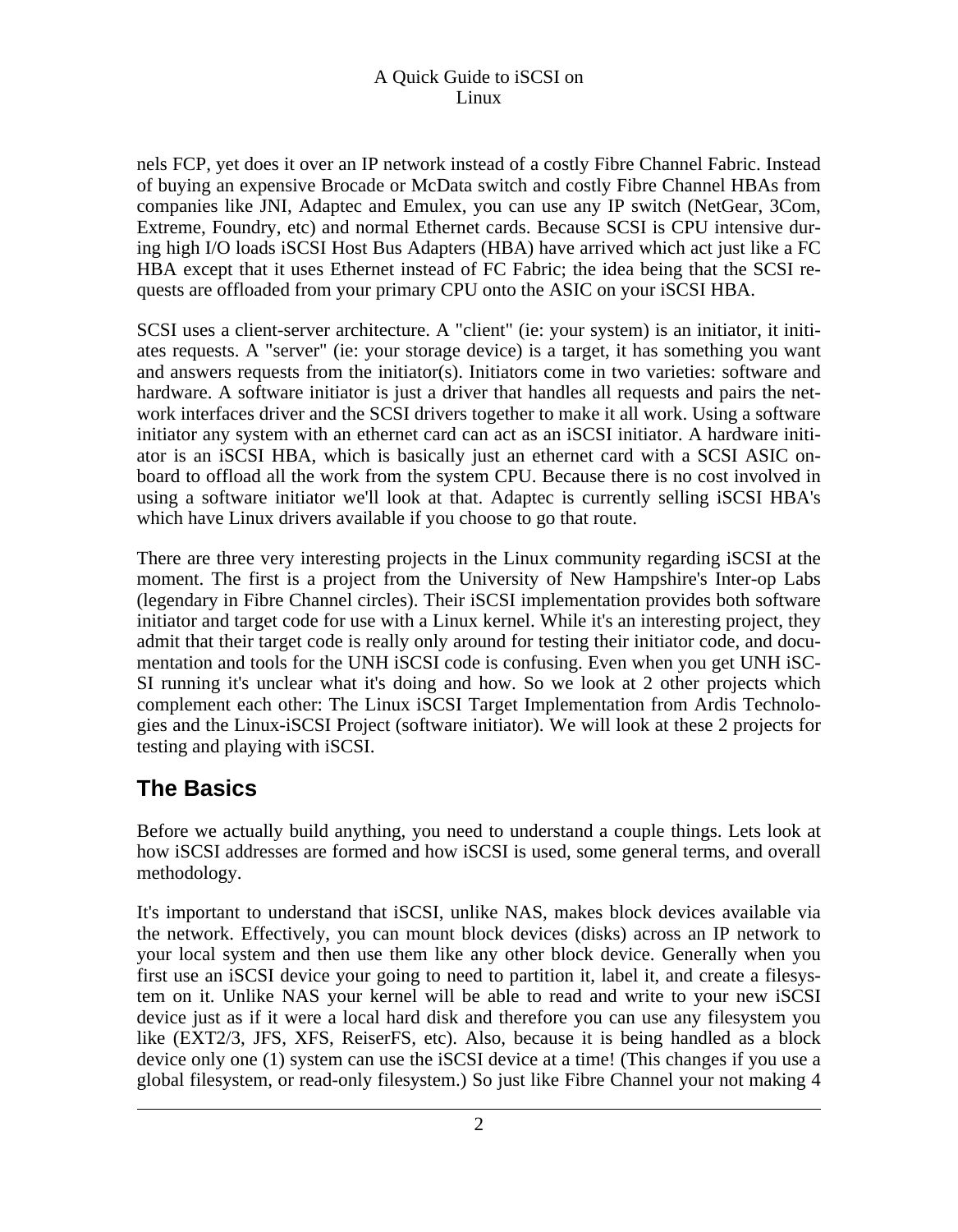machines access 1 filesystem, but instead your allocating 4 chunks of disk on one large device and making it avalible via an iSCSI target so that 4 initiators can access it.

All devices in an iSCSI enviroment will have addresses. Think of addresses in iSCSI as being the iSCSI equivelent to a Fibre Channel WWN. Every address must be unique. Initiators will have addresses, and targets will have addresses. When you define a target you can specify the address yourself. When you use an initiator the address is typically defined for you. For instance, on my test setup used for this tutorial I have the following addresses:

On Nexus, Linux System: iqn.1987-05.com.cisco:01.54197b8f9a8 -> Linux Initiator Address iqn.1997-06.com.homestead:storage.disk1.nexus -> iSCSI Target Disk on Nexus iqn.1997-06.com.homestead:storage.disk2.drew -> iSCSI Target Disk for Drew iqn.1997-06.com.homestead:storage.raid.stripe0 -> iSCSI Target RAID On Blade, Solaris System: iqn.1987-05.com.cisco:01.f554845210af -> Solaris Initiator Address

iSCSI uses the following form for addresses, as found documented in IETF iSCSI Protocol Draft 20.

```
iSCSI Address Form:
  The following are examples of iSCSI qualified names that might be
  generated by "EXAMPLE Storage Arrays, Inc."
        Naming String defined by
Type Date Auth "example.com" naming authority
        +--++-----+ +---------+ +--------------------------------+
       | || | | | | |
       iqn.2001-04.com.example:storage:diskarrays-sn-a8675309
       iqn.2001-04.com.example
       iqn.2001-04.com.example:storage.tape1.sys1.xyz
       iqn.2001-04.com.example:storage.disk2.sys1.xyz
```
In the above examples, you can see the form. There are two different address types, iqn (iSCSI Qualified Name) and eui (IEEE EUI-64 format). The date field is the date of the first full month that your naming authorities domain name was registered. The Naming Auth is the naming authority (domain name) for this target, reversed. Following the naming authority is a colon, after which you can put anything you want to help you better organize your resourced. In the example above (#2) this field is left off completely which is legal. In examples 1 and 3 above you can see different naming conventions being used to clarify the target resources type. But in both cases the date and naming authority are the same. Cuddletech was registered on Jan 30th, 1999, so if I shared a 20G target I might use the target address: "iqn.1999-02.com.cuddletech:public.dump.20g-Seagate.jfs". So far I have not seen an implementation that actually used the naming authority for resolution, so it doesn't really matter what the naming authority is. Most Cisco targets and initi-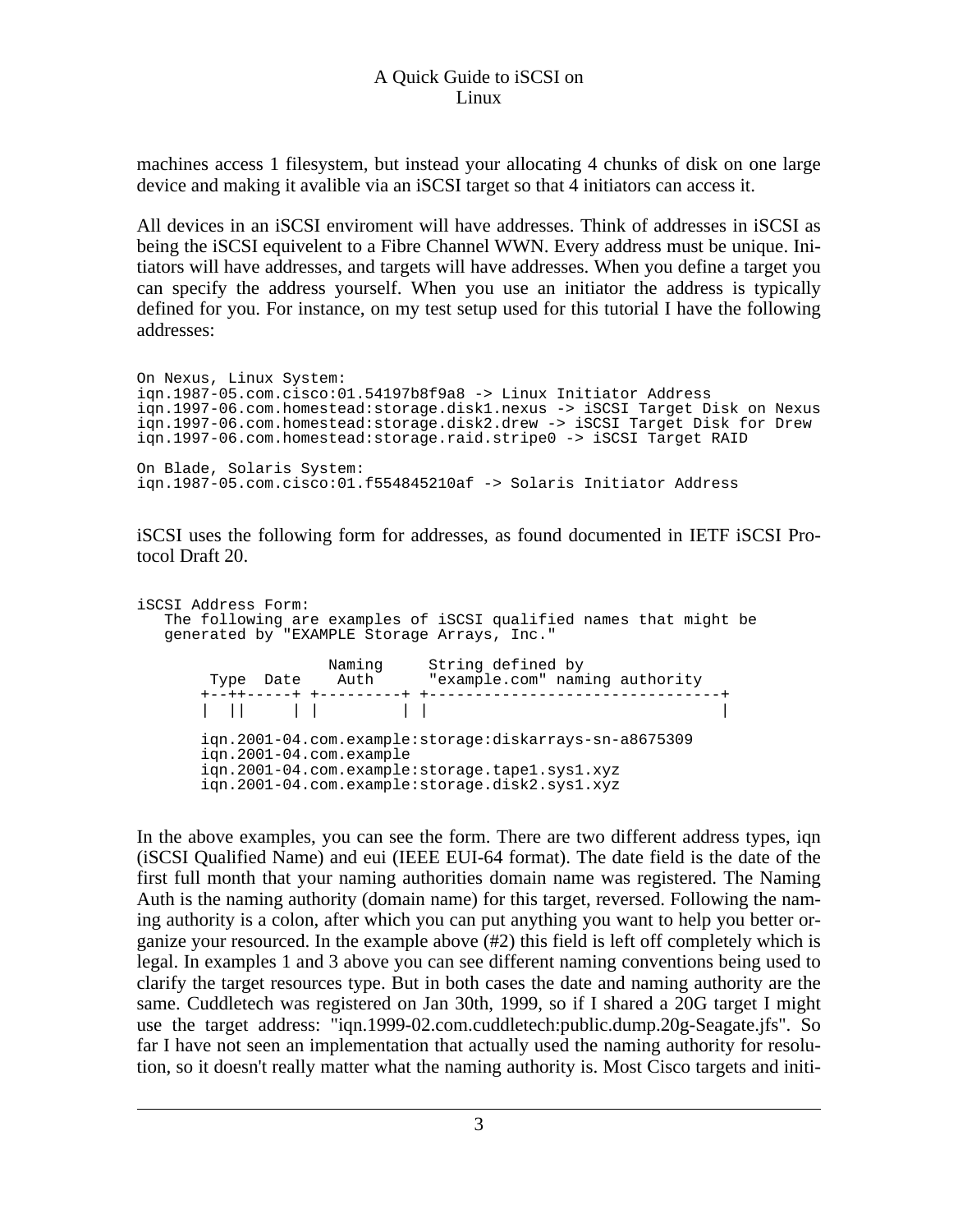ators will get the naming authority of cisco.com, and thats not a problem. You'll almost always be asked for the IP address of the iSCSI target, so feel free to name your targets anything you want so long as it follows the convension above.

Some other terms you may want to know include "portals" and "discovery". An iSCSI portal is a targets IP and TCP port number pair. Typically, if the port number is not specified it is defaulted to 3260. Discovery, or auto-discovery, is the proccess of an initiator asking a target portal for a list of it's targets and thus making those available to the initator for use. Most of the time using discovery on a target portal is the best way to get connected, and you'll see this done when we setup an initiator later. You can, however, alternately specify specifically the portal and target you wish to use. You can also use iSNS (the Internet Storage Name Service) for discovery instead of contacting a specific portal. iSNS is effectively like DNS for network storage devices. Finally, one kool thing you can do, especially if your using iSCSI as a method to extend your FC-SAN, is to allow multipathing for fault-tolerance. In such as case, a storage device would be avalible as a target on 2 or more target portals (or specified as such in your iSNS directory) and if one server died, you could continue to access the device thru the other portals. But doing such is beyond the scope of this tutorial.

### <span id="page-3-0"></span>**Setting up a Target**

Using the Linu[x iSCSI Target Implemention from Ardis Tec](http://www.ardistech.com/iscsi/)hnologies [http://www.ardistech.com/iscsi/] we can create iSCSI targets on any Linux system which can be accessed from the iSCSI initiator we'll set up in the next section. A system that will make targets available only needs some partition to be available for export, and it does not need to be a SCSI disk.

The following are the steps to setup an iSCSI target.

### **Procedure 1. Setting up an ISCSI Target**

1. Download the iSCSI Target code from: http://www.ardistech.com/iscsi/

### **Warning**

I had problems with the 20040211 release, when loading the modules I'd get unresolved symbols. Using the January released worked fine.

2. Download and configure (make menuconfig) a Linux 2.4.22 kernel. Patch the kernel with the diff in the target code (ie: kernel.2.4.22.diff).

[benr@nexus linux-2.4.22]\$ patch -p0 <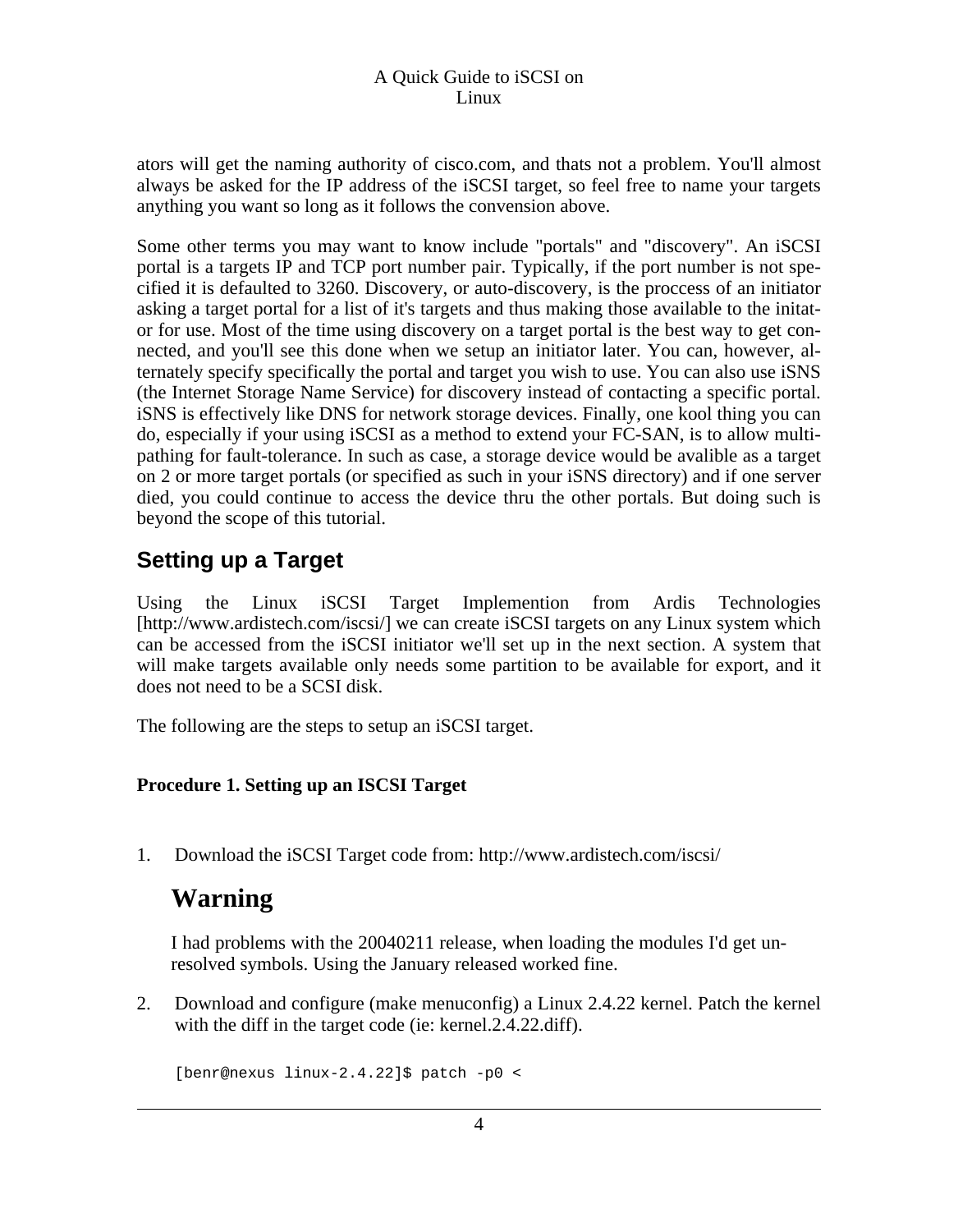```
../linux-iscsi-target-20040116/kernel.2.4.22.diff
patching file include/linux/mm.h
patching file include/linux/pagemap.h
patching file kernel/ksyms.c
patching file mm/filemap.c
[benr@nexus linux-2.4.22]$
```
- 3. There are no iSCSI options you need to select except to have the normal SCSI driver built. Just build and install your kernel in the usual way. Then boot it.
- 4. Next, build the target module and tools source. You'll need to define the environmental variable KERNELSRC to point to the location of the kernel tree you patched and installed.

```
[benr@nexus linux-iscsi-target-20040116]$ make
set $KERNELSRC!
[benr@nexus linux-iscsi-target-20040116]$ export KERNELSRC=../linux-2.4.22
[benr@nexus linux-iscsi-target-20040116]$ make
( ... Removed for clarity ... )
[benr@nexus linux-iscsi-target-20040116]$ make install
( ... Removed for clarity ... )
```
This will install the iSCSI target module (iscsi\_trgt\_mod.o) into /lib/modules and the target daemon (iscsi\_trgtd) into /usr/sbin.

5. Copy the iscsid.config file to /etc, and edit it to meet your needs.

```
[benr@nexus /etc]$ cat iscsid.config
## iSCSId Target Configuration File
User benr
Target iqn.1997-06.com.homestead:storage.disk1.nexus
        User
        # Lun definition
        # (right now only block devices are possible)
        Lun 0 /dev/sdb
        # Alias name for this target
        Alias Test
Target iqn.1997-06.com.homestead:storage.disk2.drew
        User
        # Lun definition
        # (right now only block devices are possible)
        Lun 0 /dev/sdc
        # Alias name for this target
        Alias NTFS
```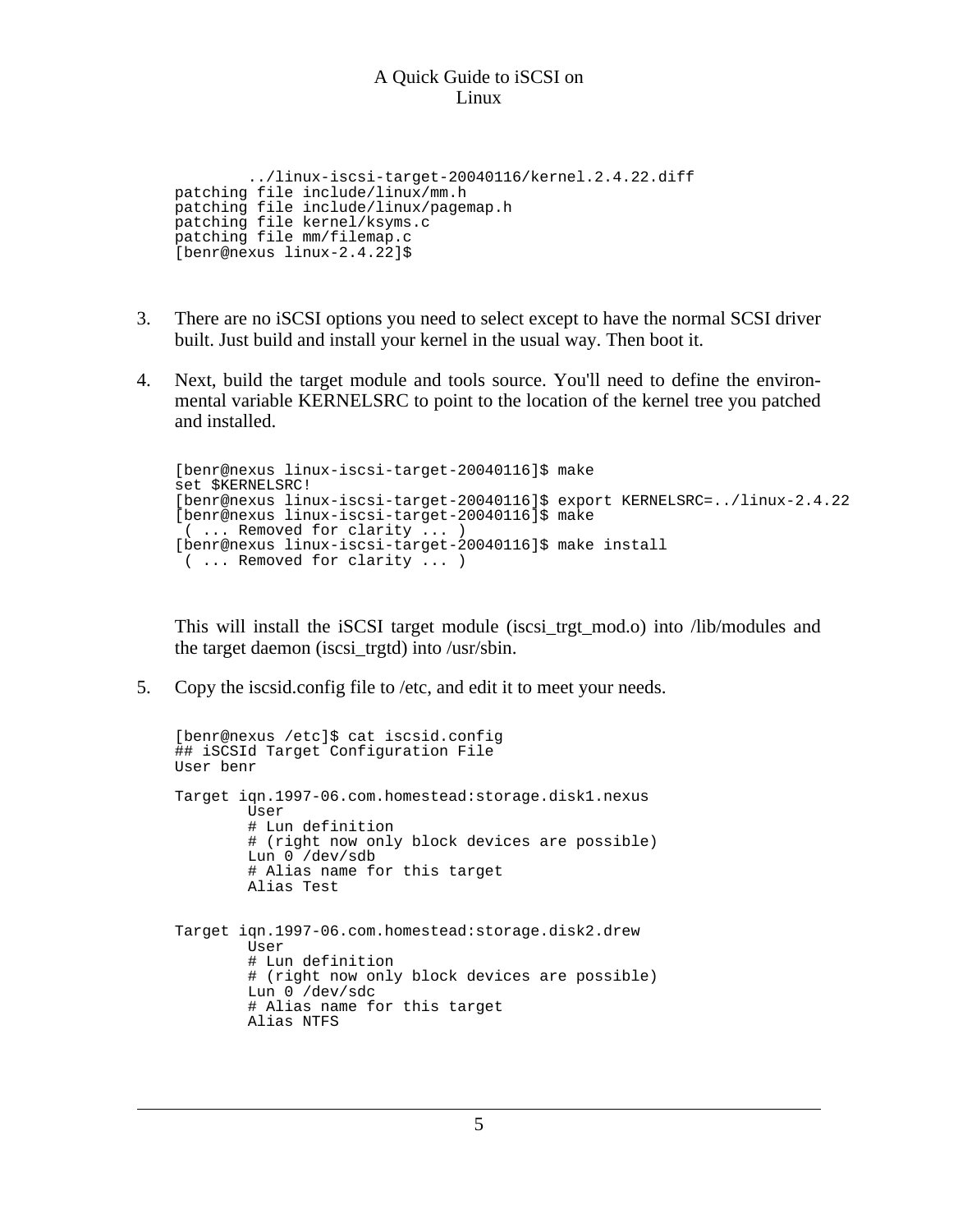- 6. Copy the iscsid.rc to /etc/init.d/iscsid and make it executable.
- 7. Now, you should be able to start the iSCSI Targets.

```
[root@nexus /root]# /etc/init.d/iscsid start
Starting iSCSI target.
[root@nexus /root]#
```
As defined in the above procedure, according to my iscsid.conf, I'm offering 2 iSCSI targets. I can use these target names later when I connect to them with an initiator.

Keep an eye on the syslog when you start the iSCSI Target Daemon (tail -f / var/log/messages) to watch for startup messages and any warnings.

### <span id="page-5-0"></span>**Setting up an Initiator**

The [Linux-iSCSI Proejct](http://linux-iscsi.sourceforge.net/) [http://linux-iscsi.sourceforge.net/] provides a driver, daemon, and tools for their iSCSI software initiator. This project is the Open Source version of the Cisco iSCSI driver intended for use with the Cisco SN 5428-2 Storage Router, but can be used with any iSCSI target. This driver is also available in a closed form for Solaris and HP-UX from Cisco.

The following are the steps to set up a software initiator.

### **Procedure 2. Setting up an iSCSI Initiator**

- 1. Download the appropriate tarball from http://sourceforge.net/project/showfiles.php?group\_id=26396. Make sure that the version you download corresponds with the kernel you are using, otherwise you'll have all types of strange problems. If you are also running an iSCSI target on this system you'll want to use the 2.4 Production Source (3.4.2 as of this writing).
- 2. Untar the source tarball and edit the Makefile. Change KERNEL\_CONFIG and TOPDIR to match the location of your kernel source tree if your kernel tree isn't in the "usual place" (/usr/src/linux).
- 3. Compile the source with "make" and then as root install with "make install". This will install all the tools, daemons, init script, sample config file, and modules into place.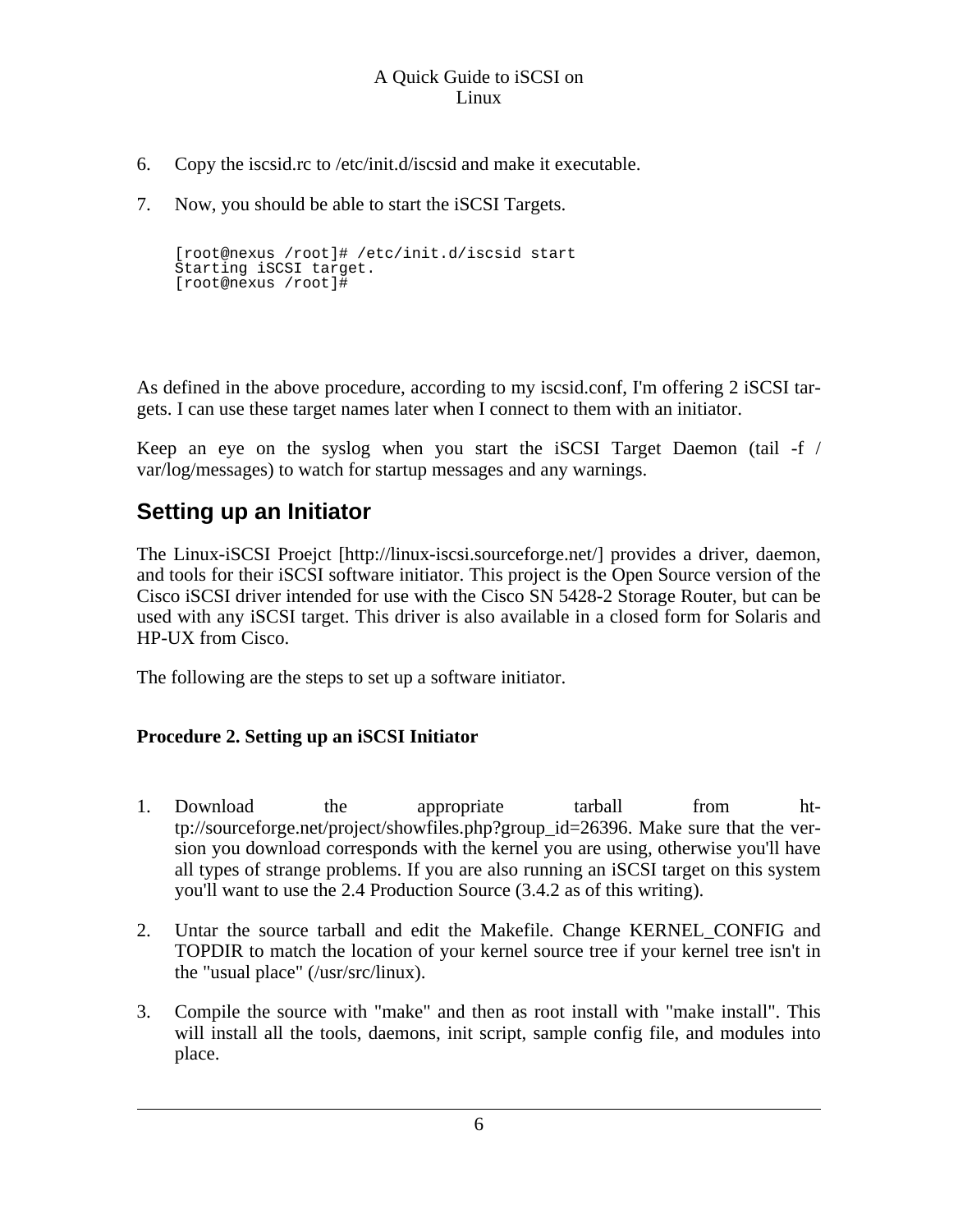[root@nexus linux-iscsi-3.4.2]# make install Note: using kernel source from /lib/modules/2.4.22/build containing kernel version 2.4.22 Note: using kernel config from /lib/modules/2.4.22/build/.config Installing iSCSI driver for Linux 2.4.22 The initialization script has been installed as /etc/rc.d/init.d/iscsi. iSCSI has been set up to run automatically when you reboot. InitiatorName iqn.1987-05.com.cisco:01.9c871ac985a was generated and written to /etc/initiatorname.iscsi. Make sure you check and edit the /etc/iscsi.conf file!

4. Edit your /etc/iscsi.conf. If you aren't sure how to configure your initiator you can specify any username and password (assuming your not using authentication on your target) and use the DiscoveryAddress keyword to define an address to discover. If you created a target on this machine, specify it's address to discover.

```
[root@nexus /etc]# cat iscsi.conf
Username=benr
Password=fakepass
DiscoveryAddress=10.10.1.100
 Username=benr
  Password=somepass
```
5. Now start the initiator using the RC script. Watch syslog (tail -f /var/log/messages) while you do this.

```
[root@nexus /]# /etc/init.d/iscsi start
Starting iSCSI: iscsi iscsid fsck/mount
[root@nexus /]#
```
My syslog output is below. You may see errors and warnings during the startup, I have removed warnings and dates from the output below for clarity.

```
[root@nexus /]# tail -f /var/log/messages
iscsid[30112]: version 3.4.2 (16-Feb-2004)
iscsid[30112]: INBP boot check returned this_is_inbp_boot = 0
kernel: iSCSI: bus 0 target 1 = iqn.1997-06.com.homestead:storage.disk2.drew
kernel: iSCSI: bus 0 target 1 portal 0 = address 10.10.1.100 port 3260 group 1
kernel: iSCSI: bus 0 target 1 trying to establish session df2dc000 to portal 0,
```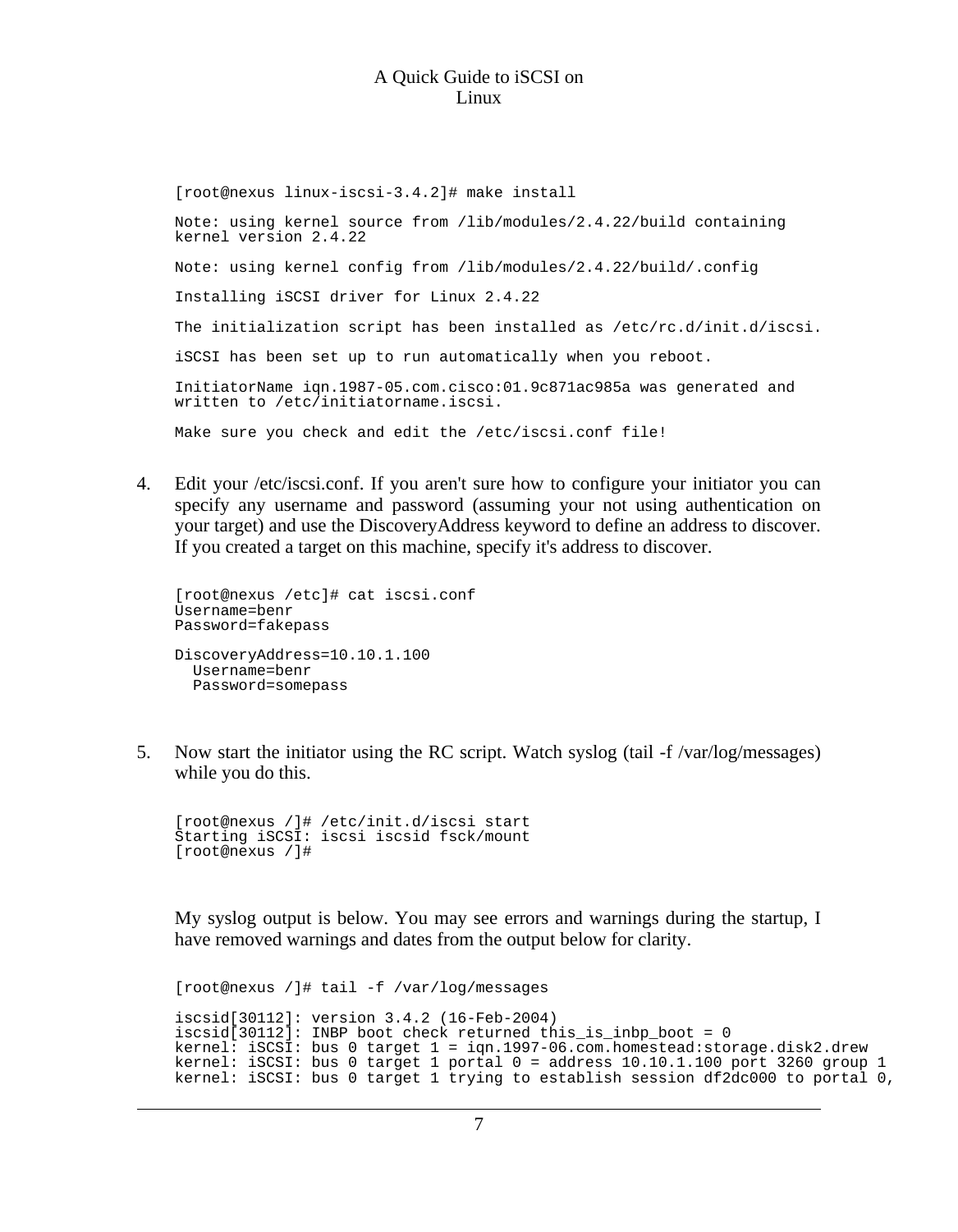| address 10.10.1.100 port 3260 group 1                              |                                                                                                                                     |                                                                                  |  |  |
|--------------------------------------------------------------------|-------------------------------------------------------------------------------------------------------------------------------------|----------------------------------------------------------------------------------|--|--|
|                                                                    | kernel: iSCSI: bus 0 target 1 established session df2dc000 #1, portal 0,                                                            |                                                                                  |  |  |
| address 10.10.1.100 port 3260 group 1                              |                                                                                                                                     |                                                                                  |  |  |
|                                                                    |                                                                                                                                     | kernel: iSCSI: bus 0 target 0 = ign.1997-06.com.homestead:storage.disk1.nexus    |  |  |
|                                                                    |                                                                                                                                     | kernel: iSCSI: bus 0 target 0 portal 0 = address $10.10.1.100$ port 3260 group 1 |  |  |
|                                                                    |                                                                                                                                     | kernel: iSCSI: bus 0 target 0 trying to establish session ca4ee000 to portal 0,  |  |  |
| address 10.10.1.100 port 3260 group 1                              |                                                                                                                                     |                                                                                  |  |  |
|                                                                    | kernel: iSCSI: bus 0 target 0 established session ca4ee000 #1, portal 0,                                                            |                                                                                  |  |  |
| address 10.10.1.100 port 3260 group 1                              |                                                                                                                                     |                                                                                  |  |  |
| kernel: scsi singledevice 1 0 0 0                                  |                                                                                                                                     |                                                                                  |  |  |
|                                                                    | kernel: Vendor: LINUX Model: ISCSI               Rev: 0<br>kernel: Type: Direct-Access                       ANSI SCSI revision: 03 |                                                                                  |  |  |
|                                                                    |                                                                                                                                     |                                                                                  |  |  |
|                                                                    | kernel: Attached scsi disk sdh at scsil, channel 0, id 0, lun 0                                                                     |                                                                                  |  |  |
| kernel: SCSI device sdh: 35566480 512-byte hdwr sectors (18210 MB) |                                                                                                                                     |                                                                                  |  |  |
| kernel: sdh: unknown partition table                               |                                                                                                                                     |                                                                                  |  |  |
| kernel: scsi singledevice 1 0 1 0                                  |                                                                                                                                     |                                                                                  |  |  |
|                                                                    |                                                                                                                                     |                                                                                  |  |  |
|                                                                    | kernel: Type: Direct-Access ANSI SCSI revision: 03                                                                                  |                                                                                  |  |  |
|                                                                    | kernel: Attached scsi disk sdi at scsil, channel 0, id 1, lun 0                                                                     |                                                                                  |  |  |
|                                                                    | kernel: SCSI device sdi: 35566480 512-byte hdwr sectors (18210 MB)                                                                  |                                                                                  |  |  |
| kernel: sdi: sdi1                                                  |                                                                                                                                     |                                                                                  |  |  |

6. If everything goes properly, your initiator should have auto-discovered the targets from your target daemon. You can use the command "iscsi-ls" to see which targets your connected to.

| [root@nexus /]# iscsi-ls                                  |                                                                                                                                  |
|-----------------------------------------------------------|----------------------------------------------------------------------------------------------------------------------------------|
|                                                           |                                                                                                                                  |
|                                                           | Cisco iSCSI Driver Version $3.4.2$ (16-Feb-2004)                                                                                 |
|                                                           |                                                                                                                                  |
| TARGET NAME                                               | : ign.1997-06.com.homestead:storage.disk1.nexus                                                                                  |
| TARGET ALIAS                                              |                                                                                                                                  |
| HOST NO                                                   | $\colon$ 1                                                                                                                       |
| BUS NO                                                    | $\colon 0$                                                                                                                       |
| $\cdot$ 0<br>TARGET ID                                    |                                                                                                                                  |
|                                                           |                                                                                                                                  |
|                                                           | TARGET ADDRESS : 10.10.1.100:3260<br>SESSION STATUS : ESTABLISHED AT Mon Apr 12 15:13:32 2004<br>NO. OF PORTALS : 1              |
|                                                           |                                                                                                                                  |
| PORTAL ADDRESS 1 : 10.10.1.100:3260,1                     |                                                                                                                                  |
| SESSION ID                                                | : ISID 00023d000001 TSID 100                                                                                                     |
| ***********************************                       |                                                                                                                                  |
| TARGET NAME                                               | : ign.1997-06.com.homestead:storage.disk2.drew                                                                                   |
| TARGET ALIAS                                              |                                                                                                                                  |
| HOST NO                                                   | : 1                                                                                                                              |
| $\begin{array}{cccc}\n\cdot & 0 \\ \end{array}$<br>BUS NO |                                                                                                                                  |
| $\cdots$ : 1<br>TARGET ID                                 |                                                                                                                                  |
|                                                           | TARGET ADDRESS                : 10.10.1.100:3260<br>SESSION STATUS                       ESTABLISHED AT Mon Apr 12 15:13:32 2004 |
|                                                           |                                                                                                                                  |
| NO. OF PORTALS : 1                                        |                                                                                                                                  |
|                                                           |                                                                                                                                  |
|                                                           |                                                                                                                                  |
|                                                           |                                                                                                                                  |
| [root@news / ]#                                           |                                                                                                                                  |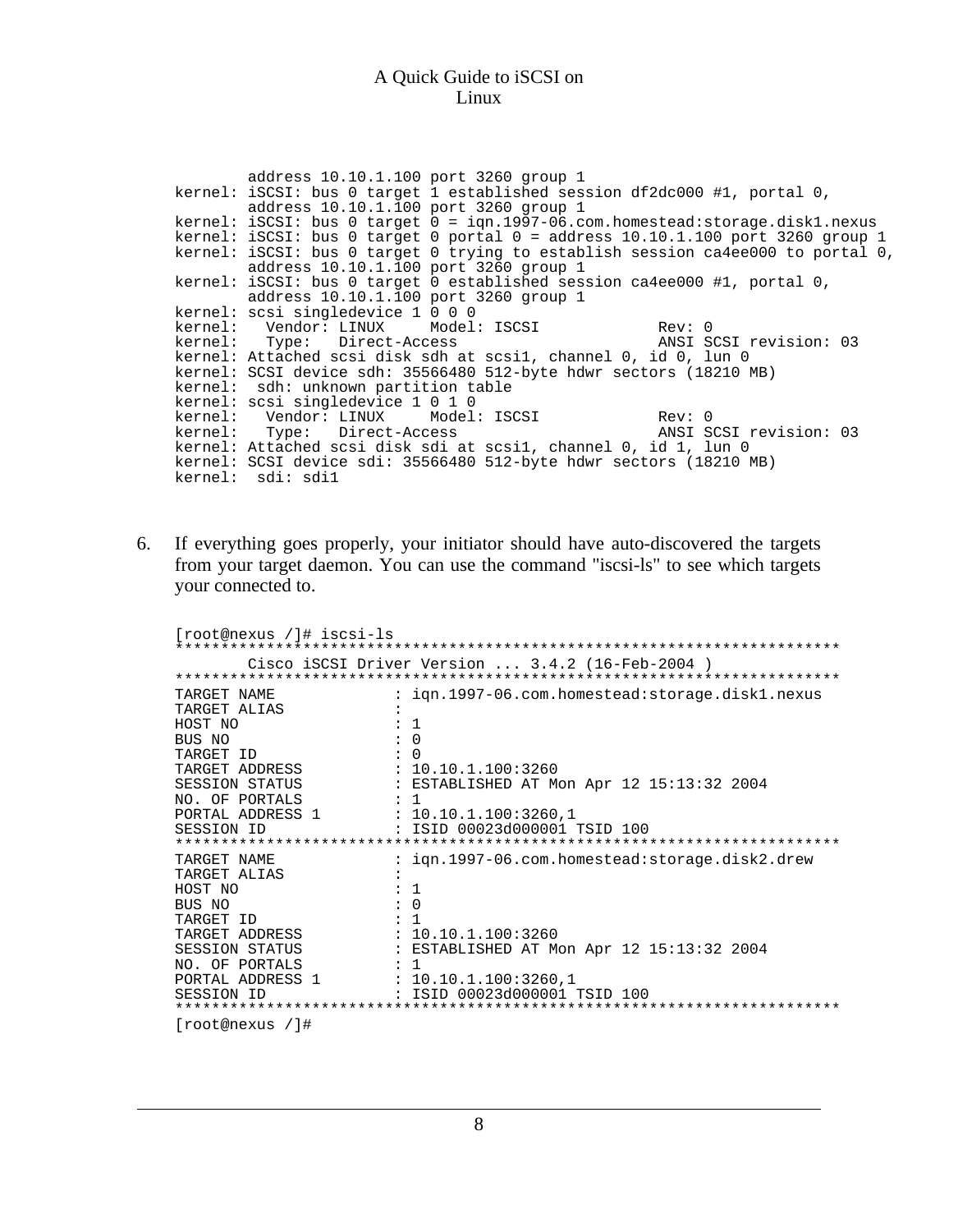You'll notice in the above output that these 2 targets are using the names I defined in the Target daemon config file.

7. You can now partition and create a filesystem on the target in the usual ways. Use the syslog output to figure out the mapping from iSCSI target to Linux device name.

```
[root@nexus /]# fdisk /dev/sdh
Command (m for help): n
Command action
   e extended
   p primary partition (1-4)
p
Partition number (1-4): 1
First cylinder (1-17366, default 1):
Using default value 1
Last cylinder or +size or +sizeM or +sizeK (1-17366, default 17366):
Using default value 17366
Command (m for help): p
Disk /dev/sdh: 64 heads, 32 sectors, 17366 cylinders
Units = cylinders of 2048 * 512 bytes
Device Boot Start End Blocks Id System<br>
1 17366 17782768 83 Linux
                                 17366 17782768 83 Linux
Command (m for help): w
The partition table has been altered!
Calling ioctl() to re-read partition table.
WARNING: If you have created or modified any DOS 6.x
partitions, please see the fdisk manual page for additional
information.
Syncing disks.
[root@nexus /]# mkfs -t jfs /dev/sdh1
mkfs.jfs version 1.1.0, 20-Nov-2002
Warning! All data on device /dev/sdh1 will be lost!
Continue? (Y/N) y
   \lambdaFormat completed successfully.
17782768 kilobytes total disk space.
[root@nexus /]# mount -t jfs /dev/sdh1 /iscsi
[root@nexus /]# df -h
Filesystem Size Used Avail Use% Mounted on
/dev/hda1 4.8G 4.3G 286M 94% /
/dev/hda5 13G 11G 2.0G 85% /home
/dev/sdh1 17G 2.3M 16G 1% /iscsi
[root@nexus /]#
```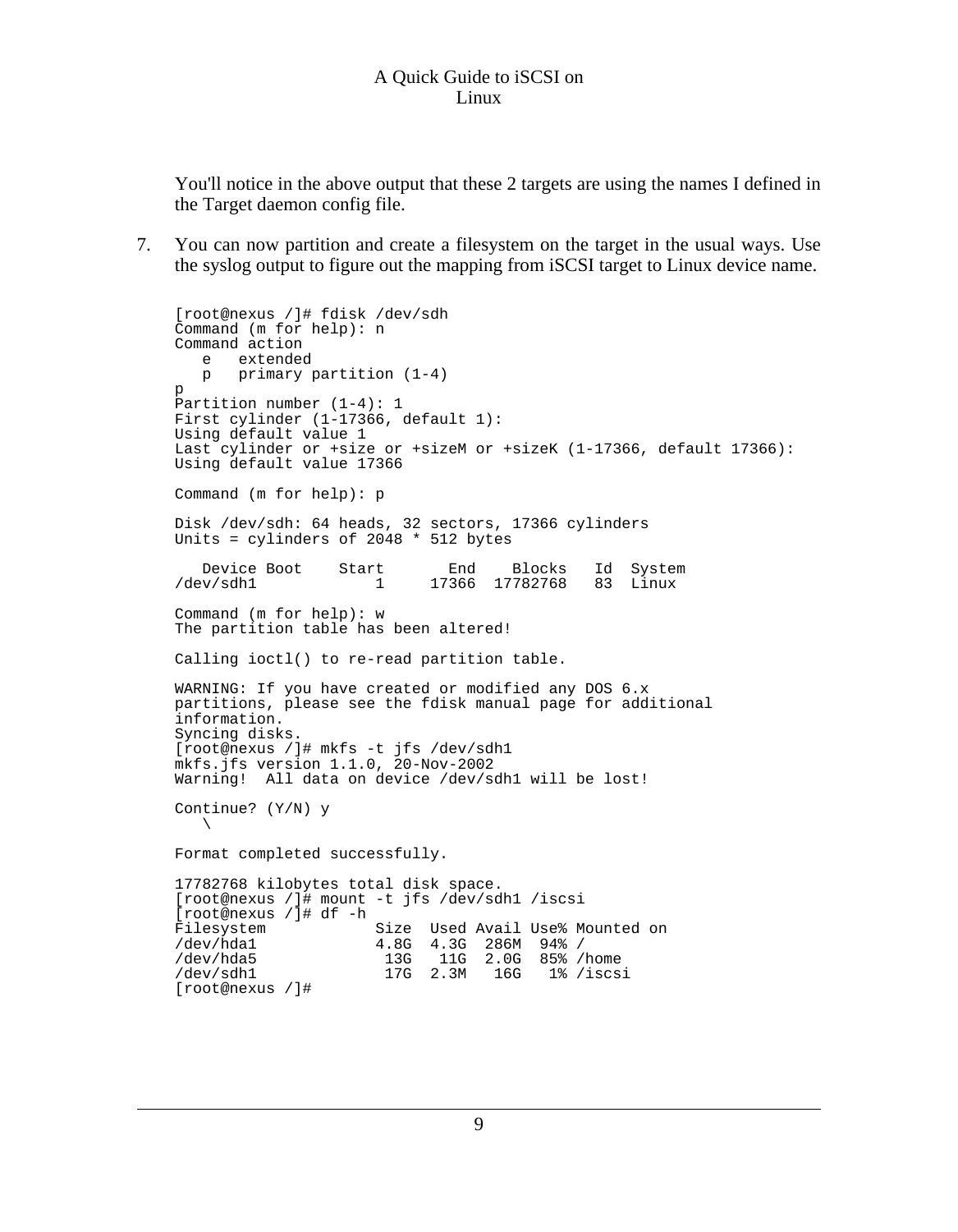This should get your target mounted and ready to use!

### **A word about initiator device paths on Linux**

There are 2 paths avalible for use, the standard Linux block device (ie:  $/$ dev/sdx, / dev/sdx1, etc) and the iSCSI device path (the /dev/iscsi tree). The devices in the iSCSI tree are just symlinks back to the standard Linux paths, however the iSCSI paths provide more clarity which is useful for troubleshooting. Specifically, because the iSCSI commands shown above do not report the Linux block device name, they do however show the bus number, target id, and lun. An iSCSI device path looks like this:

```
[root@nexus /]# ls -l /dev/iscsi/bus0/target0/lun0
total 0
lrwxrwxrwx 1 root root 8 Apr 13 12:25 disk -> /dev/sdh
lrwxrwxrwx 1 root root 8 Apr 13 12:25 generic -> /dev/sg7
lrwxrwxrwx 1 root root 9 Apr 13 12:25 part1 -> /dev/sdh1
 ...
```
In this tutorial I have utilized the Linux block device name instead of the full iSCSI device path primarily due to formatting concerns (iSCSI paths run off the page). I *do not* recommend that you use the Linux block device directly for any reason. Failuring to utilize the iSCSI paths will only create confusion and impair troubleshooting.

### **Notes for using a Linux Initiator with NetApp Filer Targets**

If you expect to use the initiator to connect to a NetApp Filer at some point you will need to add some extra parameters to your /etc/iscsi.conf. Here is the configuration file I use for connecting to a NetApp 840 Filer:

```
Username=benr
Password=nopassneeded
### NetApp 940 iSCSI Portal
DiscoveryAddress=10.10.2.240
### These lines are required for NetApp Filers
### If you do not add them you will not beable
### to communicate with the filer!
Continuous=no
HeaderDigest=never
DataDigest=never
ImmediateData=yes
```
If the four parameters listed here are not present you'll get all sorts of strange timeouts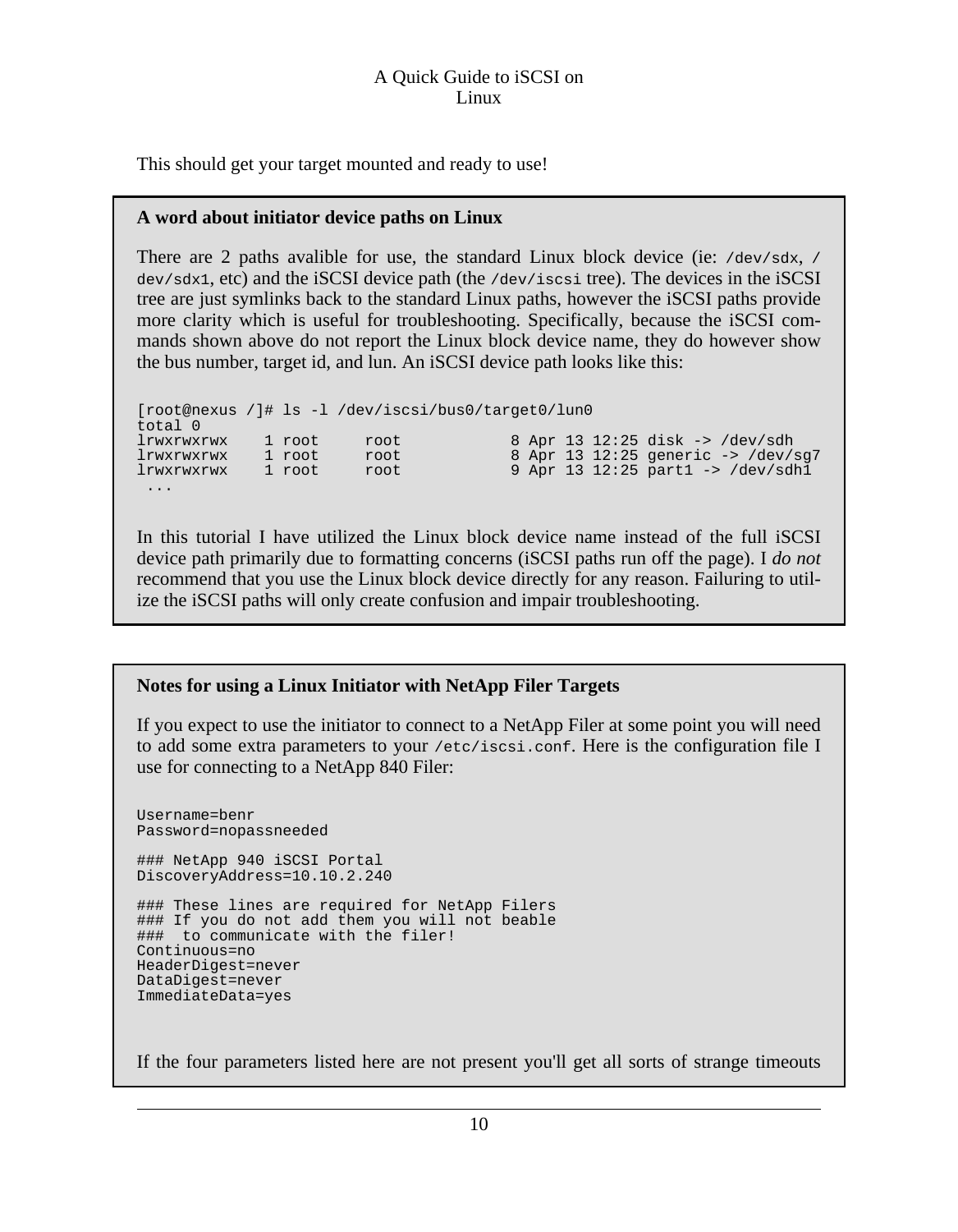and warning, and you'll even connect but never be able to access the LUNs. For further information about iSCSI on NetApp Filers, head over to now.netapp.com.

### <span id="page-10-0"></span>**Accessing iSCSI Targets from non-Linux Hosts**

You can obtain obtain iSCSI software initiators for a variety of different operating systems. You can get the a Windows initiator from Microsoft and other initiators (HP-UX, Solaris, etc) from Cisco. The Cisco initiator uses the exact same syntax as the Linux client. For Windows clients just have the client software try to auto-discover your system hosting the targets and go from there.

If you do plan to use targets on Solaris initiators, take note of disk settings (heads, disks, cylinders) on the Linux host before you setup the Solaris system. On Solaris you'll need to install the Cisco package, edit your /etc/iscsi.conf just like you did on your Linux initiator (the syntax is identical) and then start the initiator (**/etc/init.d/iscsi start**). Once the targets are avalible to your Solaris system you'll need to create the device paths (**devfsadm**) and then repartition and label the device (the **format** command). When you select the iSCSI target in the format tool you'll be told that it can't be recognized as a Solaris disk and will want you to configure it, and auto-layout won't work. You'll need to take the values that your linux system saw and use those. Most of the values can be defaulted. You can find the values you need in the  $/$ proc filesystem on your linux initiator, but it's probly easier to just look at the partition map on the device using **fdisk** and then use those values. At that point you can actually partition slices on the disk and label it for use.

Here is a quick look at adding an initiator on Solaris:

### **Procedure 3. Setting up a Solaris Initiator**

1. Start by installing the Cisco iSCSI package for Solaris

```
# gzcat solaris-iscsi-3.3.5.tar.Z | tar xfv -
       (Lines removed)
# pkgadd -d .
The following packages are available:
 1 CSCOiscsi Cisco iSCSI device driver
                  (sparc) 3.3.5
Select package(s) you wish to process (or 'all' to process
all packages). (default: all) [?,??,q]: 1
       (Lines removed)
```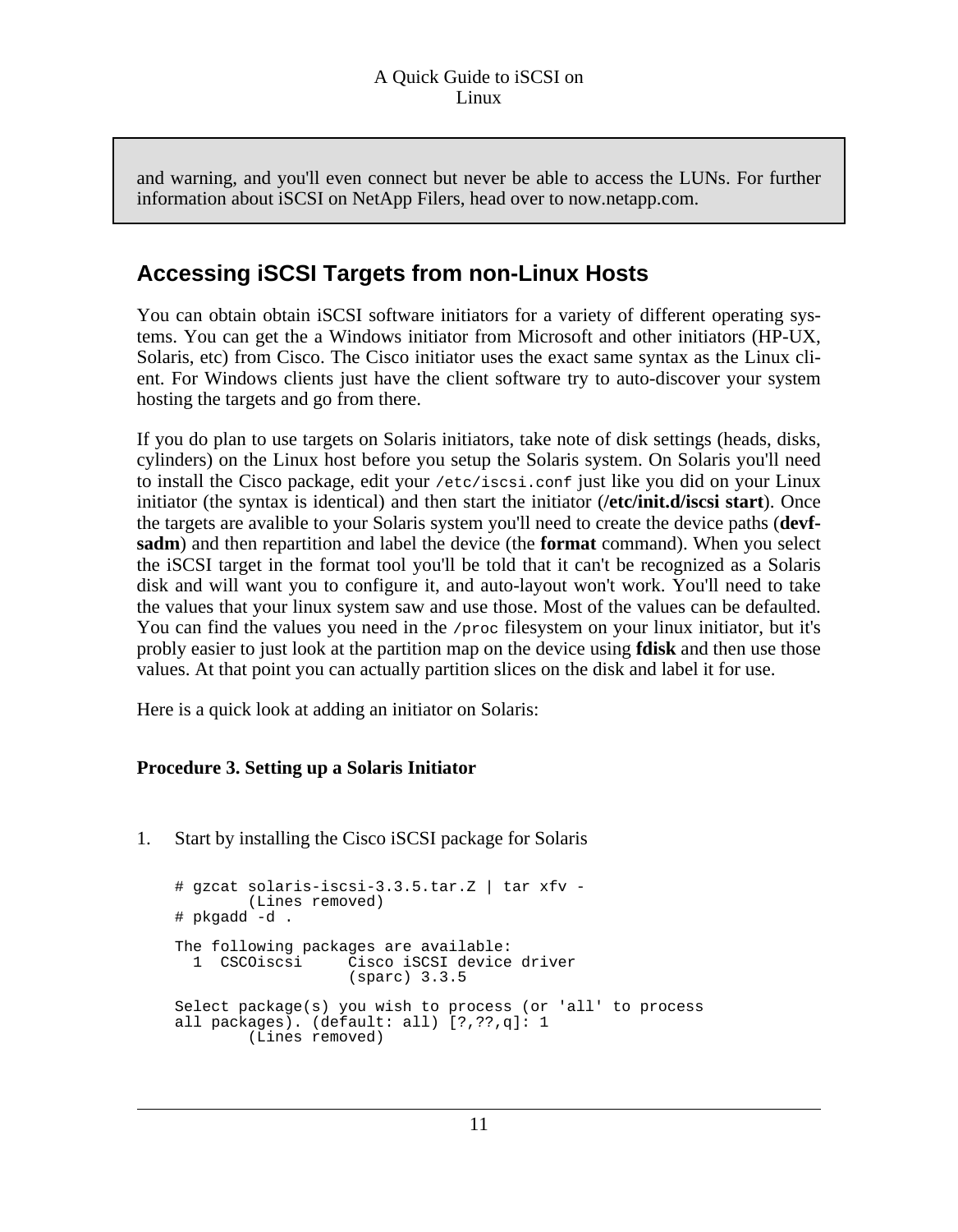2. Now check the initiator name so that you can configure your targets as needed.

# cat /etc/initiatorname.iscsi InitiatorName=iqn.1987-05.com.cisco:01.7fcfb3a9ad78

3. After setting up your targets, start up the iSCSI initiator and see whats avalible.

```
# cat /etc/initiatorname.iscsi
InitiatorName=iqn.1987-05.com.cisco:01.7fcfb3a9ad78
# /etc/init.d/iscsi start
iSCSI is starting.
#
# iscsi-ls
          ********************************************************************************
TARGET NAME iqn.1992-08.com.netapp:sn.33582139
TARGET ID 0:
 ADDRESS = 10.10.2.240:3260, 1
  STATUS = Connected 10.10.2.244:38784<->10.10.2.240:3260 6/6/2004 22:19:50
  SESSION = ISID 00023d000001 TSID 351 PID 6440
********************************************************************************
```
4. If you take a look at **format** you won't see our iSCSI block device because it hasn't been added to the devfs yet. Use **devfsadm** to create the devices. Note: I use the -vC options to **devfsadm** to show me what it does (-v: verbose) and to clean any old or unneeded entries from the tree (-C: Cleanup).

```
# format
Searching for disks...done
AVAILABLE DISK SELECTIONS:
       0. c0t0d0 <SUN18G cyl 7506 alt 2 hd 19 sec 248>
           /sbus@1f,0/SUNW,fas@e,8800000/sd@0,0
Specify disk (enter its number): ^D
# devfsadm -vC
devfsadm[6456]: verbose: mknod /devices/iscsipseudo/iscsi@0/sd@0,0:a 0l/3l/60640
devfsadm[6456]: verbose: symlink /dev/dsk/c1t0d0s0 -> ../../devices/iscsipseudo/iscsi@
devfsadm[6456]: verbose: mknod /devices/iscsipseudo/iscsi@0/sd@0,0:b 0l/3l/60640
devfsadm[6456]: verbose: symlink /dev/dsk/clt0d0s1 -> ../../devices/iscsipseudo/iscsi@
devfsadm[6456]: verbose: mknod /devices/iscsipseudo/iscsi@0/sd@0,0:c 0l/3l/60640
devfsadm[6456]: verbose: symlink /dev/dsk/c1t0d0s2 -> ../../devices/iscsipseudo/iscsi@<br>devfsadm[6456]: verbose: mknod /devices/iscsipseudo/iscsi@0/sd@0,0:d 01/31/60640
devfsadm[6456]: verbose: symlink /dev/dsk/c1t0d0s3 -> ../../devices/iscsipseudo/iscsi@
devfsadm[6456]: verbose: mknod /devices/iscsipseudo/iscsi@0/sd@0,0:e 0l/3l/60640
devfsadm[6456]: verbose: symlink /dev/dsk/c1t0d0s4 -> ../../devices/iscsipseudo/iscsi@
devfsadm[6456]: verbose: mknod /devices/iscsipseudo/iscsi@0/sd@0,0:f 0l/3l/60640
devfsadm[6456]: verbose: symlink /dev/dsk/c1t0d0s5 -> ../../devices/iscsipseudo/iscsi@<br>devfsadm[6456]: verbose: mknod /devices/iscsipseudo/iscsi@0/sd@0,0:g 01/31/60640
devfsadm[6456]: verbose: symlink /dev/dsk/c1t0d0s6 -> ../../devices/iscsipseudo/iscsi@
devfsadm[6456]: verbose: mknod /devices/iscsipseudo/iscsi@0/sd@0,0:h 0l/3l/60640
devfsadm[6456]: verbose: symlink /dev/dsk/c1t0d0s7 -> ../../devices/iscsipseudo/iscsi@
devfsadm[6456]: verbose: mknod /devices/iscsipseudo/iscsi@0/sd@0,0:a,raw 0l/3l/20640
```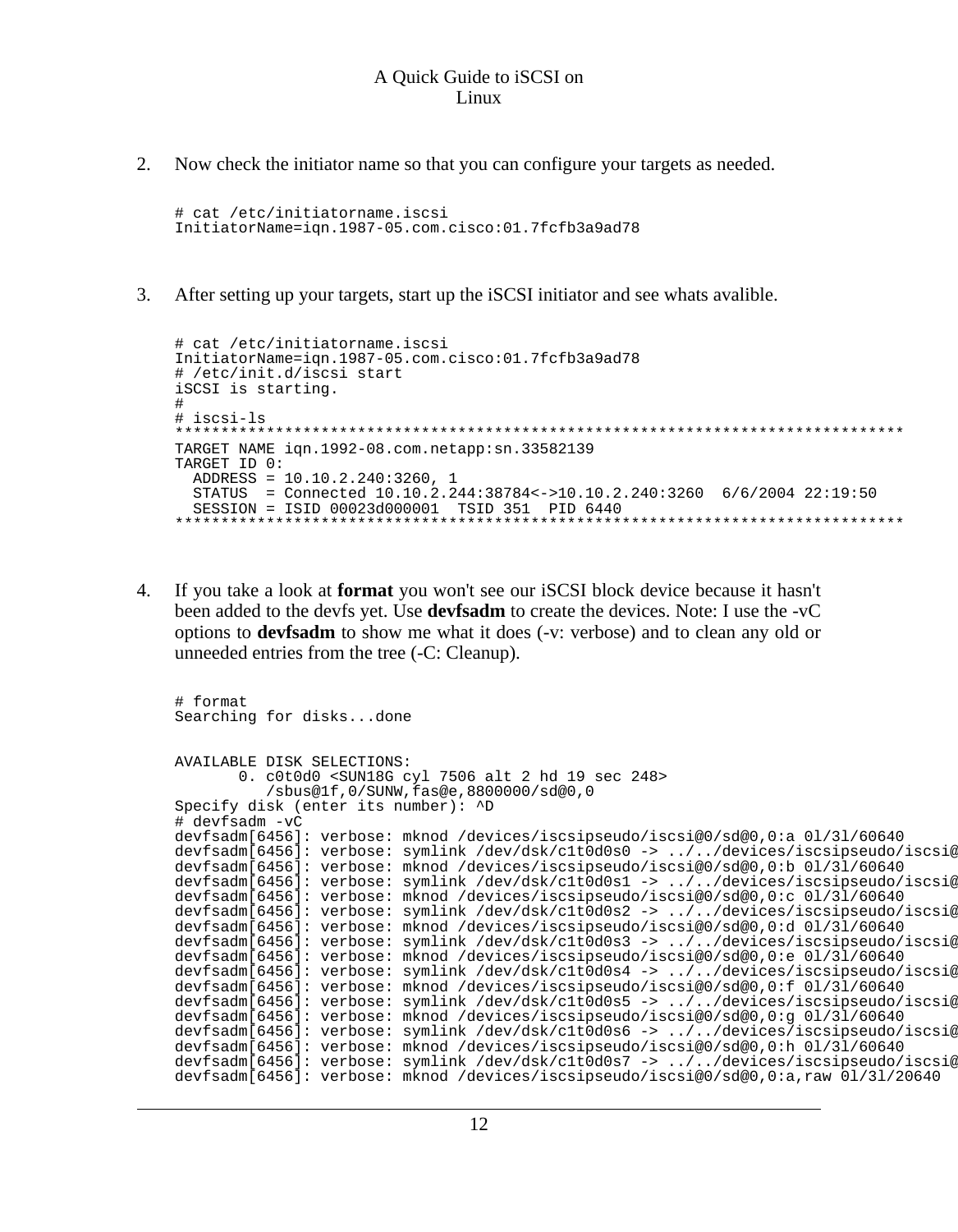devfsadm[6456]: verbose: symlink /dev/rdsk/clt0d0s0 -> ../../devices/iscsipseudo/iscsi devfsadm[6456]: verbose: mknod /devices/iscsipseudo/iscsi@0/sd@0,0:b,raw 0l/3l/20640 devfsadm[6456]: verbose: symlink /dev/rdsk/clt0d0s1 -> ../../devices/iscsipseudo/iscsi devfsadm[6456]: verbose: mknod /devices/iscsipseudo/iscsi@0/sd@0,0:c,raw 0l/3l/20640 devfsadm[6456]: verbose: symlink /dev/rdsk/clt0d0s2 -> ../../devices/iscsipseudo/iscsi devfsadm[6456]: verbose: mknod /devices/iscsipseudo/iscsi@0/sd@0,0:d,raw 0l/3l/20640 devfsadm[6456]: verbose: symlink /dev/rdsk/c1t0d0s3 -> ../../devices/iscsipseudo/iscsi<br>devfsadm[6456]: verbose: mknod /devices/iscsipseudo/iscsi@0/sd@0,0:e,raw 01/31/20640 devfsadm[6456]: verbose: symlink /dev/rdsk/clt0d0s4 -> ../../devices/iscsipseudo/iscsi devfsadm[6456]: verbose: mknod /devices/iscsipseudo/iscsi@0/sd@0,0:f,raw 0l/3l/20640 devfsadm[6456]: verbose: symlink /dev/rdsk/clt0d0s5 -> ../../devices/iscsipseudo/iscsi devfsadm[6456]: verbose: mknod /devices/iscsipseudo/iscsi@0/sd@0,0:g,raw 0l/3l/20640 devfsadm[6456]: verbose: symlink /dev/rdsk/clt0d0s6 -> ../../devices/iscsipseudo/iscsi devfsadm[6456]: verbose: mknod /devices/iscsipseudo/iscsi@0/sd@0,0:h,raw 0l/3l/20640 devfsadm[6456]: verbose: symlink /dev/rdsk/clt0d0s7 -> ../../devices/iscsipseudo/iscsi

5. Now the device exists. Use **format** to label and if needbe partition the device.

```
# format
Searching for disks...done
c1t0d0: configured with capacity of 19.99GB
AVAILABLE DISK SELECTIONS:
       0. c0t0d0 <SUN18G cyl 7506 alt 2 hd 19 sec 248>
          /sbus@1f,0/SUNW,fas@e,8800000/sd@0,0
       1. c1t0d0 <NETAPP-LUN-0.2 cyl 5118 alt 2 hd 16 sec 512>
          /iscsipseudo/iscsi@0/sd@0,0
Specify disk (enter its number): 1
selecting c1t0d0
[disk formatted]
Disk not labeled. Label it now? y
        (blah blah blah)
format> quit
```
6. If everything looks good so far, create your filesystem(s) and mount it.

```
# newfs /dev/rdsk/c1t0d0s2
newfs: construct a new file system /dev/rdsk/c1t0d0s2: (y/n)? y<br>/dev/rdsk/c1t0d0s2: 41926656 sectors in 5118 cylinders of 1
                            41926656 sectors in 5118 cylinders of 16 tracks, 512 sectors
20472.0MB in 394 cyl groups (13 c/g, 52.00MB/g, 6336 i/g)
super-block backups (for fsck -F ufs -o b=#) at:
 32, 107040, 214048, 321056, 428064, 535072, 642080, 749088, 856096, 963104,
Initializing cylinder groups:
.......
super-block backups for last 10 cylinder groups at:
 40894496, 41001504, 41108512, 41215520, 41322528, 41429536, 41536544,
41643552, 41750560, 41857568,
# mount /dev/dsk/c1t0d0s2 /iscsi/
# df -h
Filesystem size used avail capacity Mounted on<br>
/dev/dsk/c0t0d0s0 16G 2.4G 13G 16% /
/dev/dsk/c0t0d0s0 16G 2.4G 13G 16% /
/proc 0K 0K 0K 0% /proc
```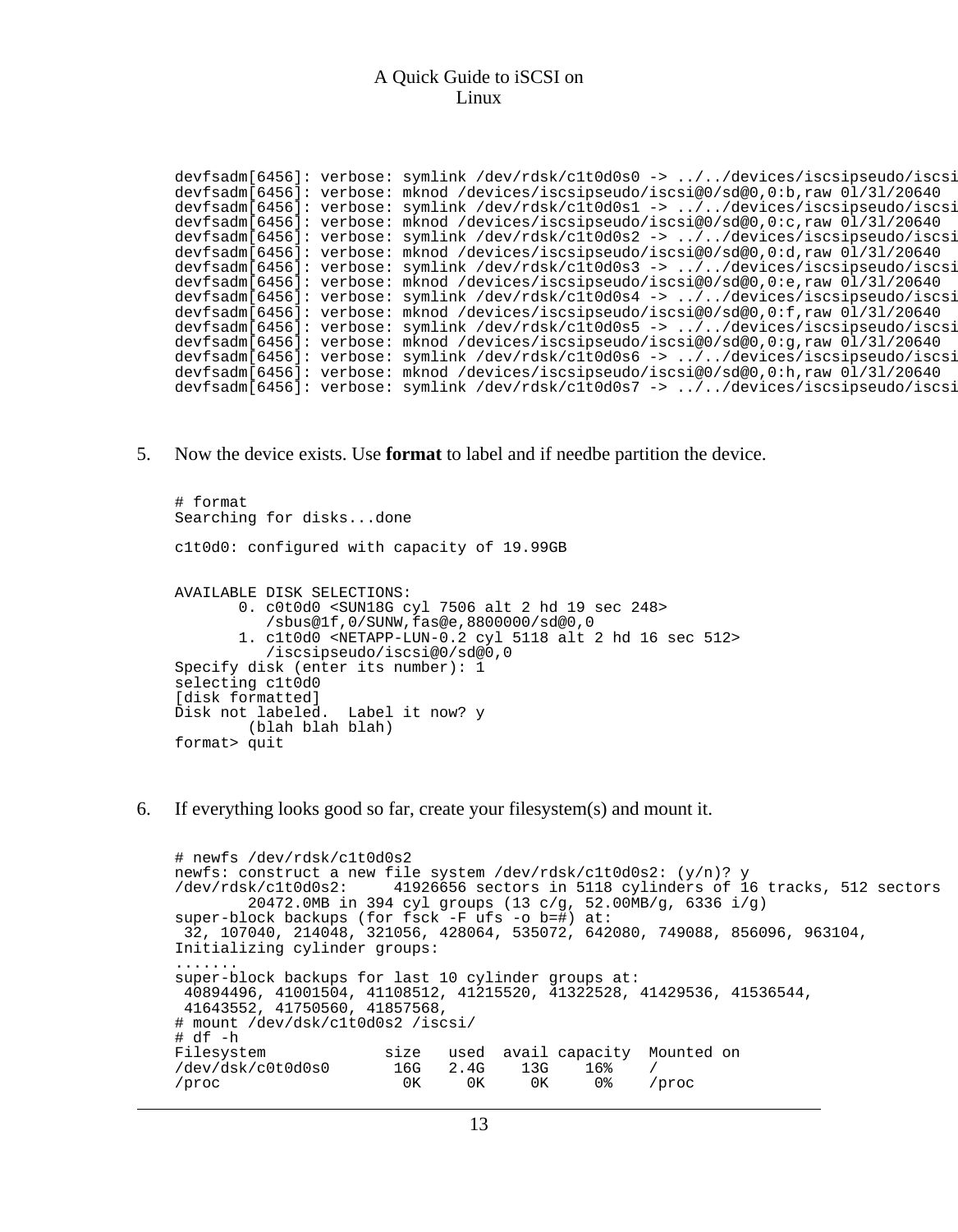| mnttab            | 0K   | 0К  | 0К   | 0 % | /etc/mnttab |
|-------------------|------|-----|------|-----|-------------|
| fd                | 0K   | 0К  | 0К   | 0%  | /dev/fd     |
| swap              | 487M | 40K | 487M | 1%  | /var/run    |
| swap              | 487M | 40K | 487M | 1%  | 'tmp        |
| /dev/dsk/c1t0d0s2 | 20G  | 9Κ  | 19G  | 1%  | /iscsi      |
| #                 |      |     |      |     |             |

7. Lastly, if you want the iSCSI share automatically mounted at boot when the iscsi init script runs, update your /etc/vfstab like you usually would, but in the "Mount at Boot" column instead of "yes" or "no", place the identifier "iscsi" to note that it's an iSCSI share. My line looks like this:

/dev/dsk/c1t0d0s2 /dev/rdsk/c1t0d0s2 /iscsi ufs 1 iscsi -

8. Your done! Read and write stuff to the share to make sure everything is working properly and possibly even pull out a benchmark to see what thruput your getting. I personally recommend [IOzone](http://www.iozone.org/) [http://www.iozone.org/].

### <span id="page-13-0"></span>**Using Volumes as iSCSI Targets**

The target implementation used earlier can be used only on block devices at the present. This means that we can create block devices and use those, allowing us to use Linux RAID, LVM, Vinum, EVMS or any other volume manager in order to create more efficient storage solutions. In the following procedure we'll use the Linux RAID tools to create a 4 disk RAID0 (striped) volume and then make it avalible as an iSCSI target.

### **Warning**

I am personally not a fan of the Linux RAID tools. I use them here simply because it's quick and easy, and so that this procedure is about iSCSI and not an LVM or EVMS tutorial. I highly suggest that if you plan to seriuosly use volumes for iSCSI that you consider using LVM, Vinum, or EVMS.

### **Procedure 4. Setting up RAID Targets**

1. Ensure that Linux RAID (and LVM if you want it) are compiled into your kernel, and that the **mkraid** tool is installed.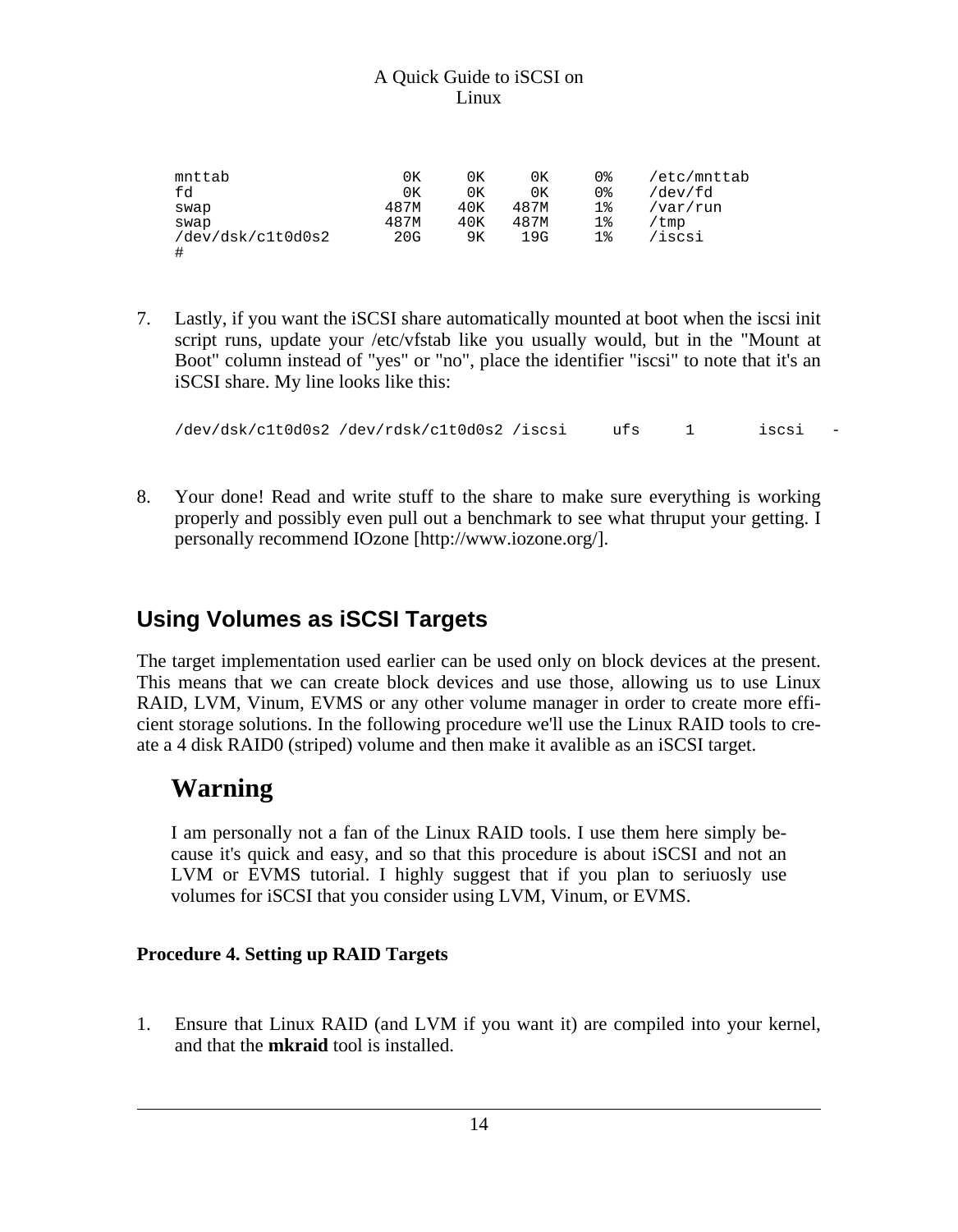2. Create a raidtab for your volume, such as the following.

[root@nexus /etc]# cat raidtab raiddev /dev/md0 raid-level 0 nr-raid-disks 4 persistent-superblock 1 chunk-size 8 device /dev/sdd1<br>raid-disk 0 raid-disk<br>device /dev/sde1<br>1 raid-disk<br>device /dev/sdf1<br>2 raid-disk<br>device /dev/sdg1<br>3 raid-disk 3 [root@nexus /etc]#

3. Create the volume.

[root@nexus /etc]# mkraid /dev/md0 handling MD device /dev/md0 analyzing super-block disk 0: /dev/sdd1, 17782768kB, raid superblock at 17782656kB disk 1: /dev/sde1, 17782768kB, raid superblock at 17782656kB disk 2: /dev/sdf1, 17782768kB, raid superblock at 17782656kB disk 3: /dev/sdg1, 17782768kB, raid superblock at 17782656kB [root@nexus /etc]#

4. Add the metadevice to your /etc/iscsid.conf.

```
# 4 Disk Linux RAID Stripe
Target iqn.1997-06.com.homestead:storage.raid.stripe0
        User
        Lun 0 /dev/md0
        Alias RAID0
```
5. If iSCSI is in use, stop both the initiator and the target daemons now.

```
[root@nexus /etc]# /etc/init.d/iscsi stop
Stopping iSCSI: sync umount sync iscsid iscsi
[root@nexus /etc]# /etc/init.d/iscsid stop
Stopping iSCSI target.
```
6. Start the target daemon and then the initiator. Watch syslog while you do this to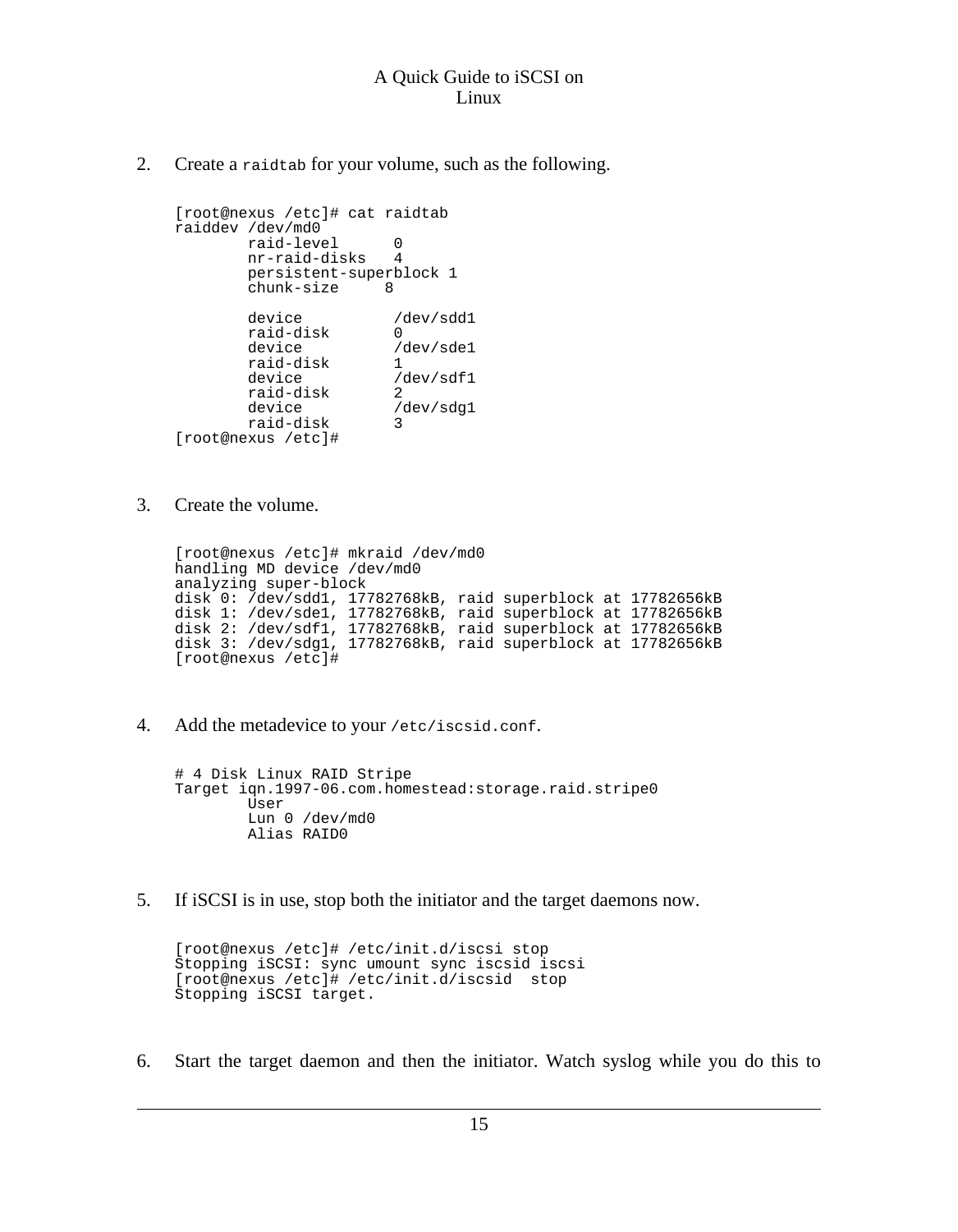make sure your new target is auto-discovered.

```
[root@nexus /etc]# /etc/init.d/iscsid start
Starting iSCSI target.
[root@nexus /etc]# /etc/init.d/iscsi start
Starting iSCSI: iscsi iscsid fsck/mount
```
In syslog (/var/log/messages) we see a new target auto-discovered.

kernel: scsi singledevice 1 0 2 0 kernel: Vendor: LINUX Model: ISCSI Rev: 0<br>
kernel: Type: Direct-Access ANSI SCSI revision: 03 kernel: Type: Direct-Access<br>kernel: Attached scsi disk sdj at scsil, channel 0, id 2, lun 0<br>kernel: SCSI device sdj: 142261248 512-byte hdwr sectors (72838 MB) kernel: sdj: unknown partition table

7. Now partition, label and create a filesystem on the new target.

```
[root@nexus /etc]# fdisk /dev/sdj
       ( Removed for Clarity )
Command (m for help): p
Disk /dev/sdj: 64 heads, 32 sectors, 69463 cylinders
Units = cylinders of 2048 * 512 bytes
   Device Boot Start End Blocks Id System
Command (m for help): n
Command action
  e extended
  p primary partition (1-4)
p
Partition number (1-4): 1
First cylinder (1-69463, default 1):
Using default value 1
Last cylinder or +size or +sizeM or +sizeK (1-69463, default 69463):
Using default value 69463
Command (m for help): p
Disk /dev/sdj: 64 heads, 32 sectors, 69463 cylinders
Units = cylinders of 2048 * 512 bytes
Device Boot Start End Blocks Id System
                            69463 71130096
Command (m for help): w
The partition table has been altered!
Calling ioctl() to re-read partition table.
        ( Removed for Clarity )
Syncing disks.
```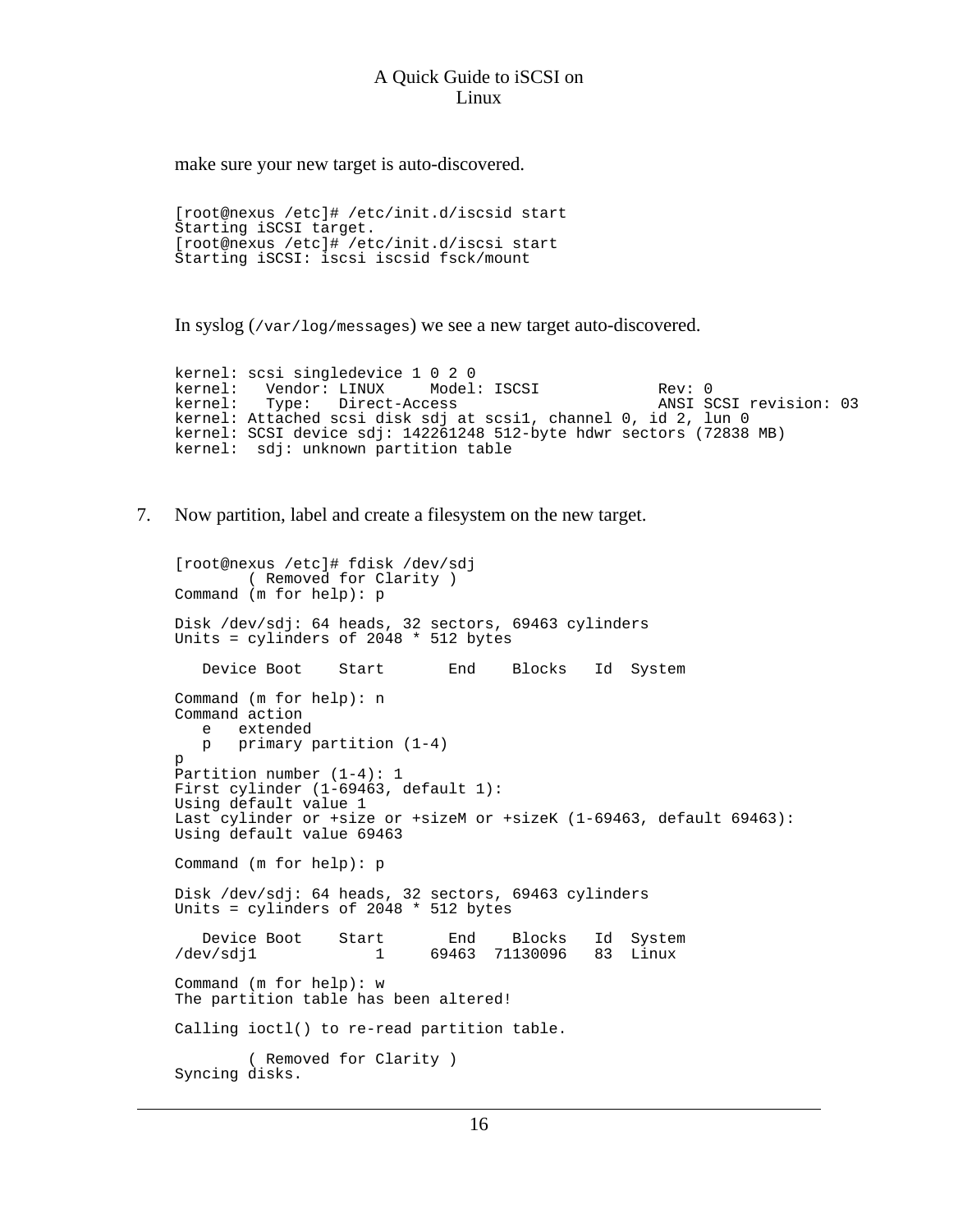[root@nexus /etc]# mkfs -t jfs /dev/sdj1 mkfs.jfs version 1.1.0, 20-Nov-2002 Warning! All data on device /dev/sdj1 will be lost! Continue? (Y/N) y  $\backslash$ Format completed successfully. 71130096 kilobytes total disk space.

8. Now mount it.

[root@nexus /]# mkdir /iscsi\_raid [root@nexus /]# mount -t jfs /dev/sdj1 /iscsi\_raid [root@nexus /]# df -h Filesystem Size Used Avail Use% Mounted on<br>
/dev/hdal 4.8G 4.3G 286M 94% / /dev/hda1 4.8G 4.3G 286M 94% / /dev/hda5 13G 11G 2.0G 85% /home /dev/sdj1 68G 8.7M 67G 1% /iscsi\_raid

9. Done! Put some data on the new device and watch all the lights blink while you do writes, run some benchmarks, or just watch iostat data while you copy data onto the device.

| [root@nexus benr]# iostat -kt<br>Linux 2.4.22 (nexus.homestead.com)                                                 |               |                                                                                       |                                                                                      |      | 04/13/2004                                                                                       |                                                                |                                                                     |
|---------------------------------------------------------------------------------------------------------------------|---------------|---------------------------------------------------------------------------------------|--------------------------------------------------------------------------------------|------|--------------------------------------------------------------------------------------------------|----------------------------------------------------------------|---------------------------------------------------------------------|
|                                                                                                                     |               | (Removed for Clarity)                                                                 |                                                                                      |      |                                                                                                  |                                                                |                                                                     |
| $avg$ -cpu:                                                                                                         | %user<br>7.00 | %nice<br>0.00                                                                         | %sys %iowait<br>50.00                                                                | 0.00 | %idle<br>43.00                                                                                   |                                                                |                                                                     |
| Device:<br>$dev3-0$<br>$dev8-0$<br>$dev8-1$<br>$dev8-2$<br>$dev8-3$<br>$dev8-4$<br>$dev8-5$<br>$dev8-6$<br>$dev8-7$ |               | tps<br>205.00<br>0.00<br>0.00<br>0.00<br>122.00<br>120.00<br>121.00<br>122.00<br>0.00 | kB read/s<br>8488.00<br>0.00<br>0.00<br>0.00<br>0.00<br>0.00<br>0.00<br>0.00<br>0.00 |      | kB wrtn/s<br>2248.00<br>0.00<br>0.00<br>0.00<br>3604.00<br>3596.00<br>3604.00<br>3600.00<br>0.00 | kB read<br>8488<br>0<br>0<br>0<br>0<br>0<br>0<br>$\Omega$<br>0 | kB wrtn<br>2248<br>0<br>0<br>0<br>3604<br>3596<br>3604<br>3600<br>0 |
| $dev8-8$<br>$dev8-9$                                                                                                |               | 0.00<br>126.00                                                                        | 0.00<br>0.00                                                                         |      | 0.00<br>14404.00                                                                                 | 0<br>0                                                         | $\Omega$<br>14404                                                   |

### <span id="page-16-0"></span>**Cisco iSCSI Initiator Command Reference**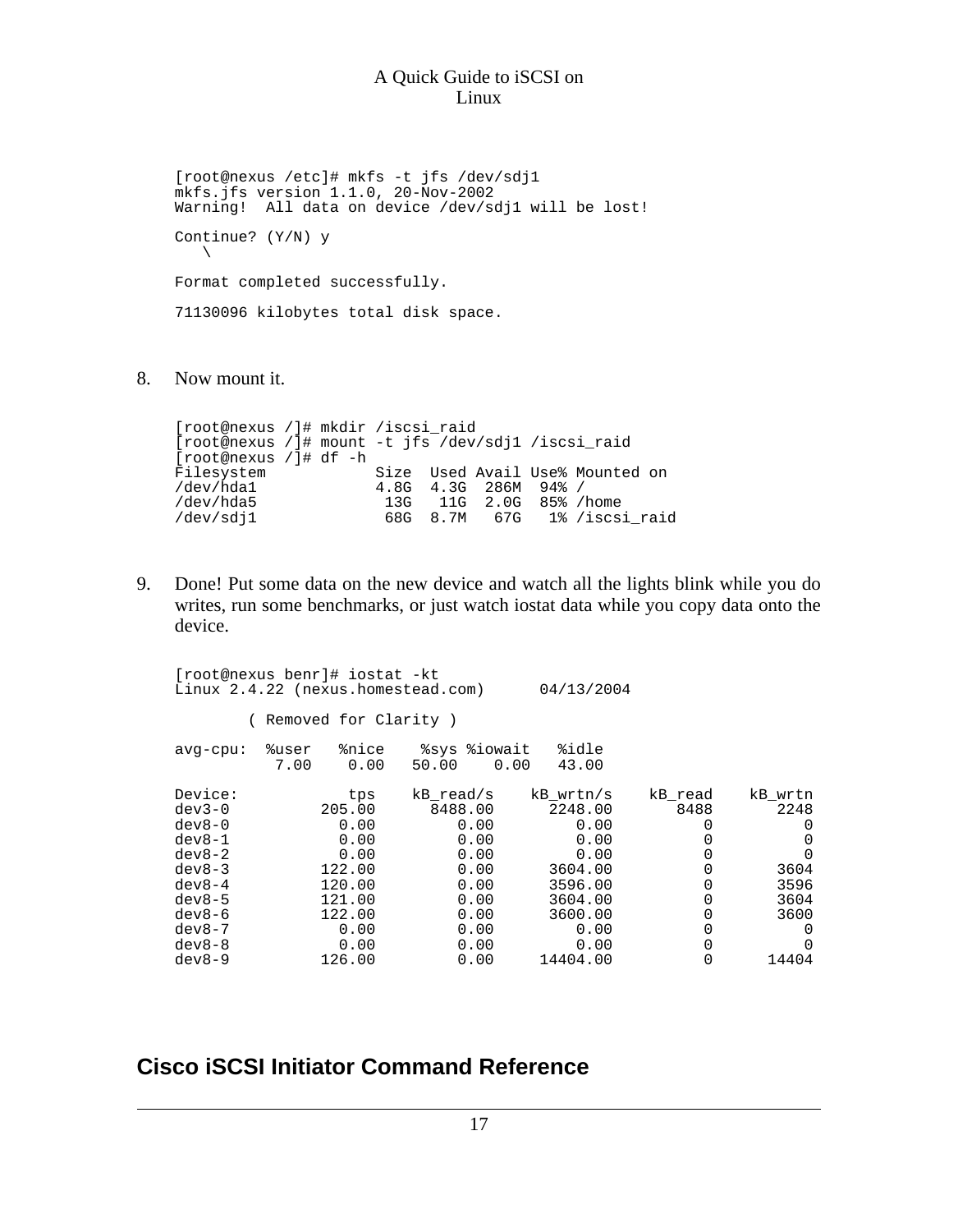As mentioned earlier, the Linux-iSCSI Initiator implementation is simply the Open Source version of the Cisco closed source driver avilable for several platforms. Here is a quick overview of it's diffrent tools.

#### **Cisco iSCSI Initiator Tools**

**iscsi-iname** A iSCSI initiator address generator. Using /dev/random and the system clock it creates a (hopefully) unique address that can be used for initiator setup. This tool is used for generating the initial iSCSI initiator address stored in / etc/initiatorname.iscsi

> [root@nexus /]# iscsi-iname iqn.1987-05.com.cisco:01.8494d06dc35d [root@nexus /]#

### **Warning**

Some iSCSI devices implement access control based on the initiators iSCSI address. *Do not* use use the address supplied by iscsi-iname. Your true initator address is stored in the file /etc/initiatorname.iscsi. The address in this file will be returned to the portal as your valid address, and therefore should always be used. The address in that file can in fact be changed but it must be unique. Using the default is recommended.

**iscsi-ls** Display details about avalible targets. With no arguments you can view all the avilible targets. Using -l you can view LUN information for each target. Using -c you can view the target configuration information (timeouts, burst lengths, etc). Both -b and -t provide ways to query a specific target either by the local busId or by the target ID (address) itself.

| [root@nexus /]# iscsi-ls      |                      |                                                  |
|-------------------------------|----------------------|--------------------------------------------------|
|                               |                      |                                                  |
| *******************<br>****** |                      | Cisco iSCSI Driver Version $3.4.2$ (16-Feb-2004) |
| TARGET NAME                   |                      | : ign.1997-06.com.homestead:stora                |
| TARGET ALIAS                  | $\ddot{\phantom{a}}$ |                                                  |
| HOST NO                       | : 1                  |                                                  |
| BUS NO                        | $\colon 0$           |                                                  |
| TARGET ID                     | $: \Omega$           |                                                  |
| TARGET ADDRESS                |                      | : 10.10.1.100:3260                               |
| <b>SESSION STATUS</b>         |                      | : ESTABLISHED AT Tue Apr $13$ $12:25:$           |
| NO. OF PORTALS                | $\mathbf{1}$         |                                                  |
| PORTAL ADDRESS 1              |                      | : 10.10.1.100:3260.1                             |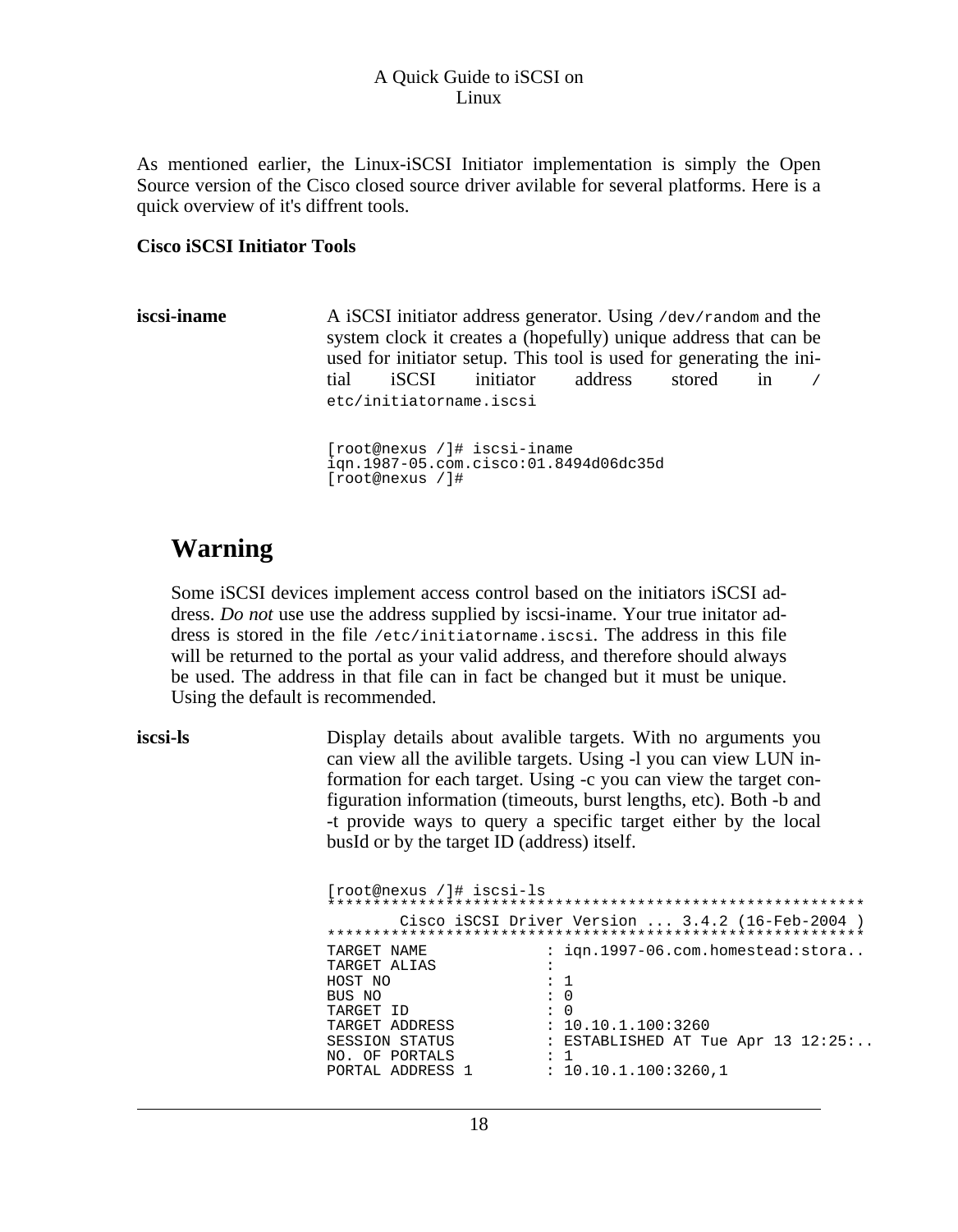|                 | : ISID 00023d000001 TSID 100<br>SESSION ID                                                                                                                                                                                                                                                                                                           |
|-----------------|------------------------------------------------------------------------------------------------------------------------------------------------------------------------------------------------------------------------------------------------------------------------------------------------------------------------------------------------------|
| iscsi-device    | Display tab delimited output detailing information reguarding an<br>iSCSI block device, including target address, target IP and port,<br>LUN number, etc. This is just a diffrent way of getting the same<br>info you can get form iscsi-ls.                                                                                                         |
|                 | [root@nexus /]# df -h<br>Size Used Avail Use% Mounted on<br>Filesystem<br>/dev/hda1<br>4.8G 4.3G 285M 94% /<br>/dev/hda5<br>13G 11G 2.0G 85% / home<br>/dev/sdj1<br>68G 391M 67G 1%/iscsi_raid<br>[root@nexus /]# iscsi-device /dev/sdj<br>/dev/sdj: 0 2 0 10.10.1.100 3260<br>ign.1997-06.com.homestead:storage.raid.stripe0                        |
| iscsi-mountall  | The iSCSI equivelent to mountall. It attempts to mount all the<br>file systems listed in the /etc/fstab.iscsi file, which uses the<br>same syntax as the standard system fstab.                                                                                                                                                                      |
|                 | [root@nexus /]# df -h<br>Size Used Avail Use% Mounted on<br>Filesystem<br>/dev/hda1<br>4.8G 4.3G 285M 94% /<br>/dev/hda5<br>13G 11G 2.0G 85% / home<br>[root@nexus /]# cat /etc/fstab.iscsi<br># /etc/fstab.iscsi file for filesystems built on iscsi devices.<br>#iSCSI LUN Mount Point FS Options Dump Pass<br>#---------<br>------------<br>$  -$ |
|                 | jfs<br>defaults 0<br>0<br>/dev/sdj1 /iscsi_raid<br>[root@nexus /]# iscsi-mountall<br>fsck.jfs version 1.1.0, 20-Nov-2002<br>The current device is: /dev/sdj1<br>Block size in bytes: 4096<br>File system size in blocks: 17782524<br>Phase 0 - Replay Journal Log<br>File system is clean.                                                           |
|                 | [root@nexus /]# df -h<br>Filesystem<br>Size Used Avail Use% Mounted on<br>/dev/hda1<br>4.8G 4.3G 285M 94% /<br>/dev/hda5<br>13G 11G 2.0G 85% / home<br>68G 391M 67G 1%/iscsi_raid<br>/dev/sdj1<br>[root@nexus /]#                                                                                                                                    |
| iscsi-umountall | The converse of <b>iscsi-mountall</b> . It unmounts all filesystems spe-<br>cified in /etc/fstab.iscsi.                                                                                                                                                                                                                                              |